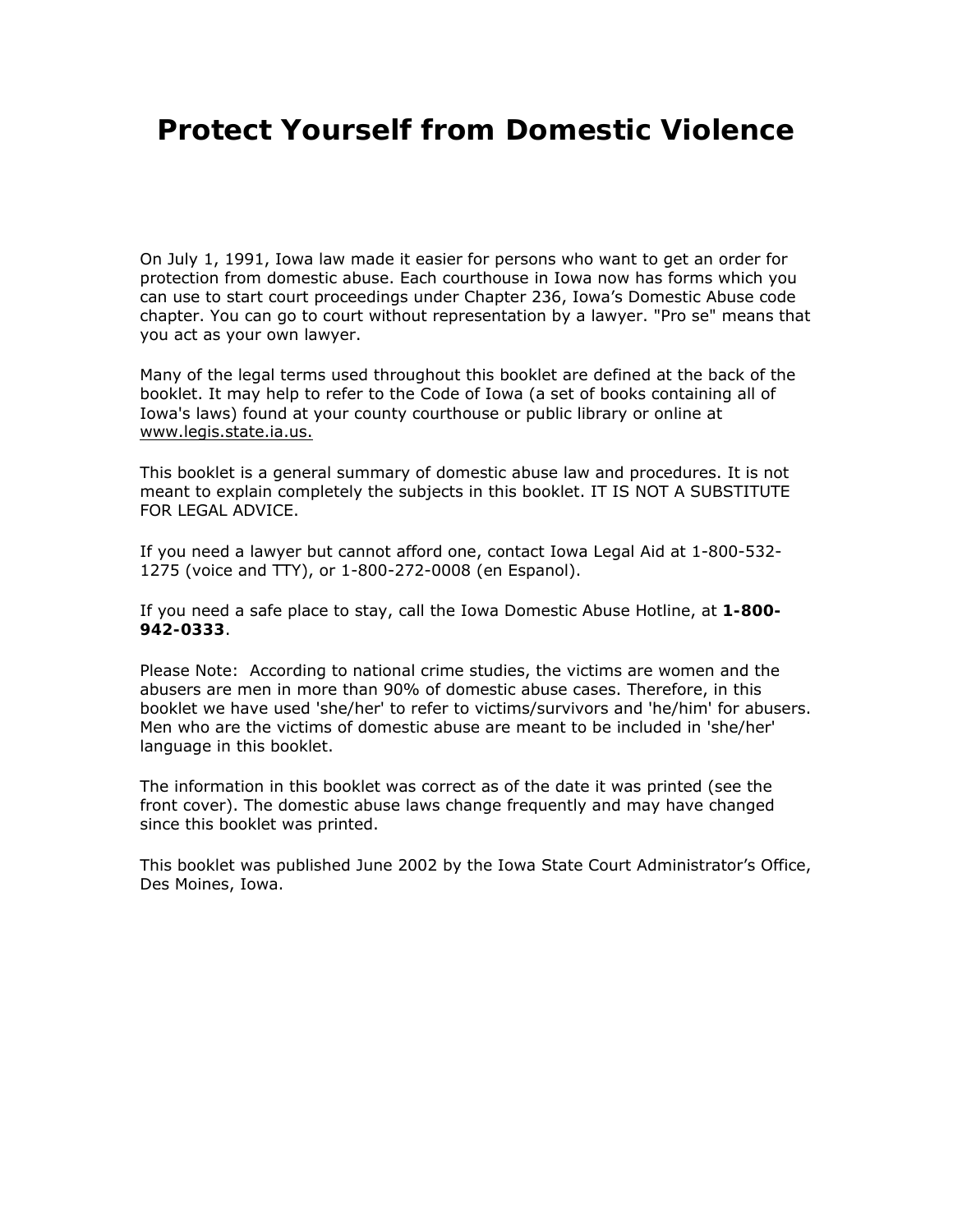# **CONTENTS**

# **[INTRODUCTION](http://www.judicial.state.ia.us/families/domviol/#0)**

## I. **[IS A PRO SE DOMESTIC ABUSE CASE RIGHT FOR ME?](http://www.judicial.state.ia.us/families/domviol/#I)**

- A. [What are the legal requirements for a domestic abuse protective](http://www.judicial.state.ia.us/families/domviol/#I.A)  [order?](http://www.judicial.state.ia.us/families/domviol/#I.A)
	- 1. [Relationship](http://www.judicial.state.ia.us/families/domviol/#I.A.1)
	- 2. [Abuse and present threat of harm](http://www.judicial.state.ia.us/families/domviol/#I.A.2)
	- 3. [Residence](http://www.judicial.state.ia.us/families/domviol/#I.A.3)
- B. [What if I am younger than 18 years old?](http://www.judicial.state.ia.us/families/domviol/#I.B)
- C. [What can the court do to protect me under Chapter 236?](http://www.judicial.state.ia.us/families/domviol/#I.C)
- D. [If I decide not to get a protective order, are there other ways I can](http://www.judicial.state.ia.us/families/domviol/#I.D)  [protect myself?](http://www.judicial.state.ia.us/families/domviol/#I.D) 
	- 1. [Prepare a safety plan.](http://www.judicial.state.ia.us/families/domviol/#I.D.1)
	- 2. [Divorce](http://www.judicial.state.ia.us/families/domviol/#I.D.2)
	- 3. [Writ of injunction](http://www.judicial.state.ia.us/families/domviol/#I.D.3)
	- 4. [Move](http://www.judicial.state.ia.us/families/domviol/#I.D.4)
	- 5. [Criminal charges](http://www.judicial.state.ia.us/families/domviol/#I.D.5)
- E. [What are the differences in the legal matters?](http://www.judicial.state.ia.us/families/domviol/#I.E)
	- 1. [Criminal charges](http://www.judicial.state.ia.us/families/domviol/#I.E.1)
	- 2. [Divorce](http://www.judicial.state.ia.us/families/domviol/#I.E.2)
	- 3. [Protective orders under Chapter 236](http://www.judicial.state.ia.us/families/domviol/#I.E.3)
	- 4. [Writs of injunction](http://www.judicial.state.ia.us/families/domviol/#I.E.4)
- F. [Even if I qualify for a protective order, should I act as my own](http://www.judicial.state.ia.us/families/domviol/#I.F)  [attorney--that is, 'go pro se'?](http://www.judicial.state.ia.us/families/domviol/#I.F)
	- 1. [The abuser gets an attorney.](http://www.judicial.state.ia.us/families/domviol/#I.F.1)
	- 2. [Children are involved](http://www.judicial.state.ia.us/families/domviol/#I.F.2)
- G. [How can I choose what to do?](http://www.judicial.state.ia.us/families/domviol/#I.G)

## II. **[WHAT DO I DO TO GET A PROTECTIVE ORDER?](http://www.judicial.state.ia.us/families/domviol/#II)**

- A. [Where do I go?](http://www.judicial.state.ia.us/families/domviol/#II.A)
- B. [How do I fill out the forms?](http://www.judicial.state.ia.us/families/domviol/#II.B)
- C. [What if I don't have any money?](http://www.judicial.state.ia.us/families/domviol/#II.C)
- D. If I am in danger of continued abuse, what do I do?
- E. [How do I have the court papers delivered to the abuser?](http://www.judicial.state.ia.us/families/domviol/#II.E)
- F. [Can I have a copy of the protective order?](http://www.judicial.state.ia.us/families/domviol/#II.F)

# **III. [WHAT IF I CHANGE MY MIND?](http://www.judicial.state.ia.us/families/domviol/#III)**

## IV. **[WHAT DO I DO AT THE HEARING FOR THE PERMANENT ORDER?](http://www.judicial.state.ia.us/families/domviol/#IV)**

- A. [Why is there a hearing?](http://www.judicial.state.ia.us/families/domviol/#IV.A)
- B. [Why must I attend?](http://www.judicial.state.ia.us/families/domviol/#IV.B)
- C. [What if the abuser doesn't show up?](http://www.judicial.state.ia.us/families/domviol/#IV.C)
- D. [What do I do to get ready for the hearing?](http://www.judicial.state.ia.us/families/domviol/#IV.D)
	- 1. [Read and understand 'Tips on Courtroom Behavior,'](http://www.judicial.state.ia.us/families/domviol/#IV.D.1)
	- 2. [What is proof?](http://www.judicial.state.ia.us/families/domviol/#IV.D.2)
	- 3. [What do I have to prove?](http://www.judicial.state.ia.us/families/domviol/#IV.D.3)
	- 4. [Your own testimony](http://www.judicial.state.ia.us/families/domviol/#IV.D.4)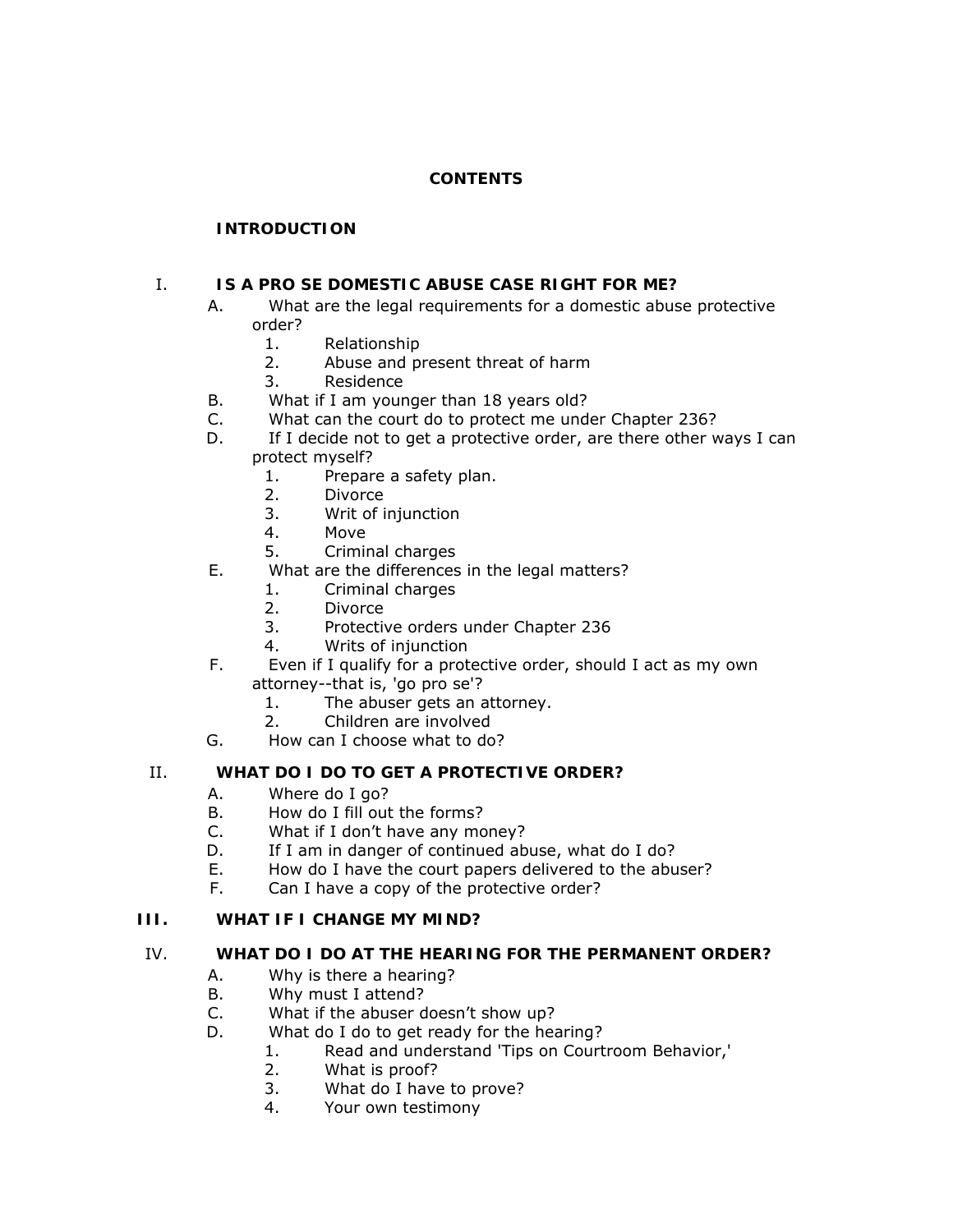- 5. [Some things to do to make the hearing go smoothly](http://www.judicial.state.ia.us/families/domviol/#IV.D.5)
- E. [How is the hearing usually conducted?](http://www.judicial.state.ia.us/families/domviol/#IV.E)
	- 1. [Set-up of the courtroom](http://www.judicial.state.ia.us/families/domviol/#IV.E.1)
	- 2. [Order of proof](http://www.judicial.state.ia.us/families/domviol/#IV.E.2)<br>3. Exhibits
	- 3. Exhibits<br>4. Cross-ex
	- 4. [Cross-examination](http://www.judicial.state.ia.us/families/domviol/#IV.E.4)
	- 5. [Objections to evidence](http://www.judicial.state.ia.us/families/domviol/#IV.E.5)

# V. **[WHAT DO I DO AFTER I GET AN ORDER FROM THE JUDGE?](http://www.judicial.state.ia.us/families/domviol/#V)**

- A. [Enforcing your protective order](http://www.judicial.state.ia.us/families/domviol/#V.A)
- B. [Extending your order](http://www.judicial.state.ia.us/families/domviol/#V.B)
- C. [What if I travel outside Iowa or move to another state?](http://www.judicial.state.ia.us/families/domviol/#V.C)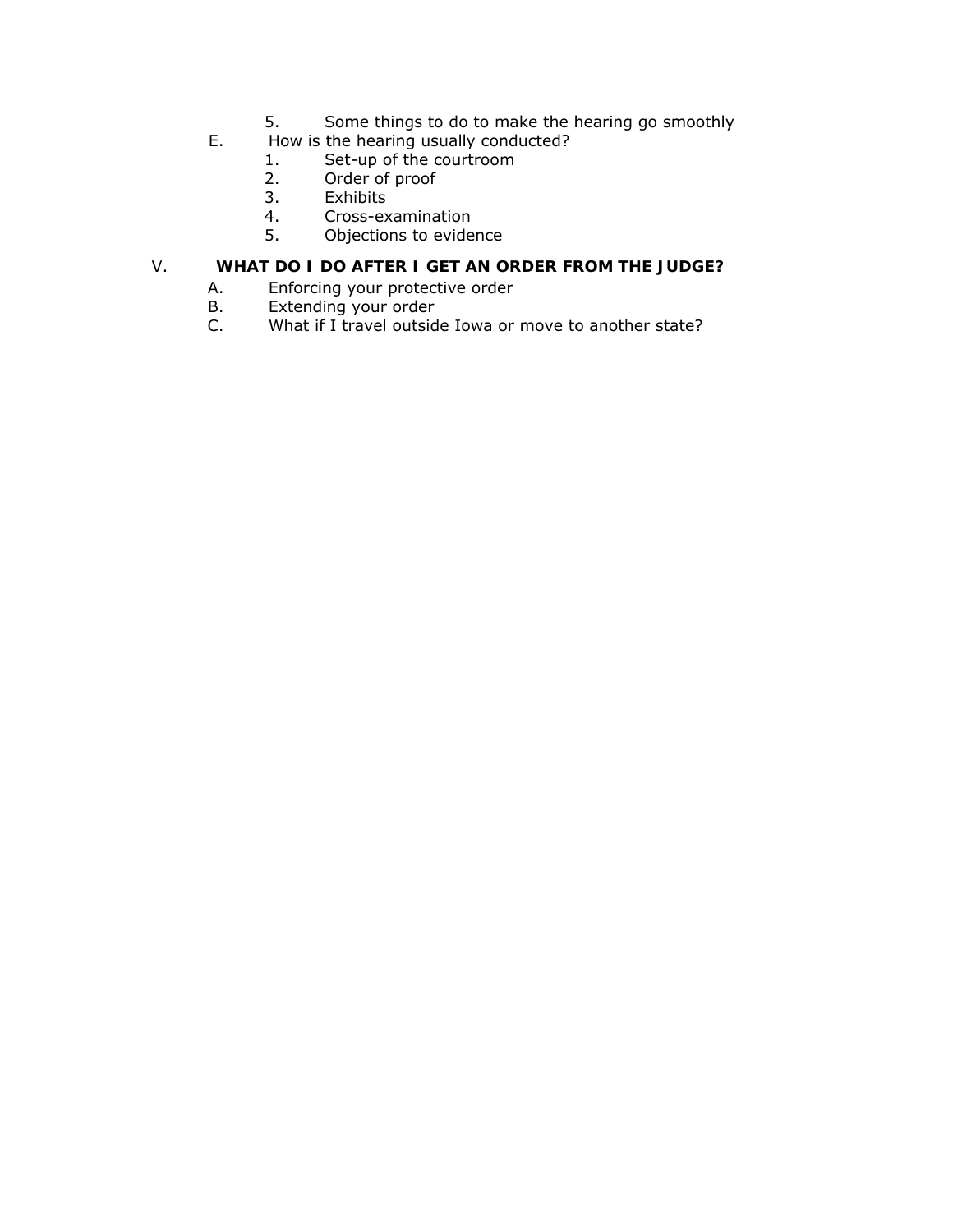## **INTRODUCTION**

## **I. IS A PRO SE DOMESTIC ABUSE CASE RIGHT FOR ME?**

Any lawsuit, including an action involving domestic abuse, requires a great deal of energy and effort on your part and on the part of personnel at the courthouse. You need to think carefully and decide if it is the best route for you. You need to know what will be involved if you do.

For example, once you get a protective order from the judge, you will be the one who has to make sure that the abuser follows the judge's order. When the abuser does not follow the judge's order, it is called a violation. You will have to report violations to the police or go back to court to tell the judge about violations. It is possible that the police may notice the abuser is with you after you have a protective order. Some women have had to go to jail after getting an order to protect them because the police saw them with the abuser. A protective order is supposed to protect you; but if you decide you need to have contact with the abuser, the order could hurt you if you do not talk to the judge first.

#### A. **What are the legal requirements for a domestic abuse protective order?**

Domestic abuse takes many forms. However, not all domestic abuse fits under the legal definitions included in Iowa's domestic abuse law, Chapter 236, Section 236.2. You must know what must be proven to get a protective order or other help under Chapter 236.

The legal requirements you must prove are these:

- 1. **Relationship:** You must show that you and the abuser meet ONE of the following:
	- Presently married, even if you are not living together.
	- Divorced or separated, whether or not living together.
	- Living together (co-habitating) in an intimate relationship with the abuser at the time of the abuse.
	- Living together and related by blood (such as parents) or by affinity (such as adoption or marriage).
	- You and the abuser are parents of the same child who is under 18 years of age.
	- You and the abuser lived together at some time during the past year and were in an intimate relationship.
	- You and the abuser lived together at some time during the past year and were related by blood or affinity.
	- You and the abuser are dating.
	- You and the abuser were dating and have had contact within one year of the assault.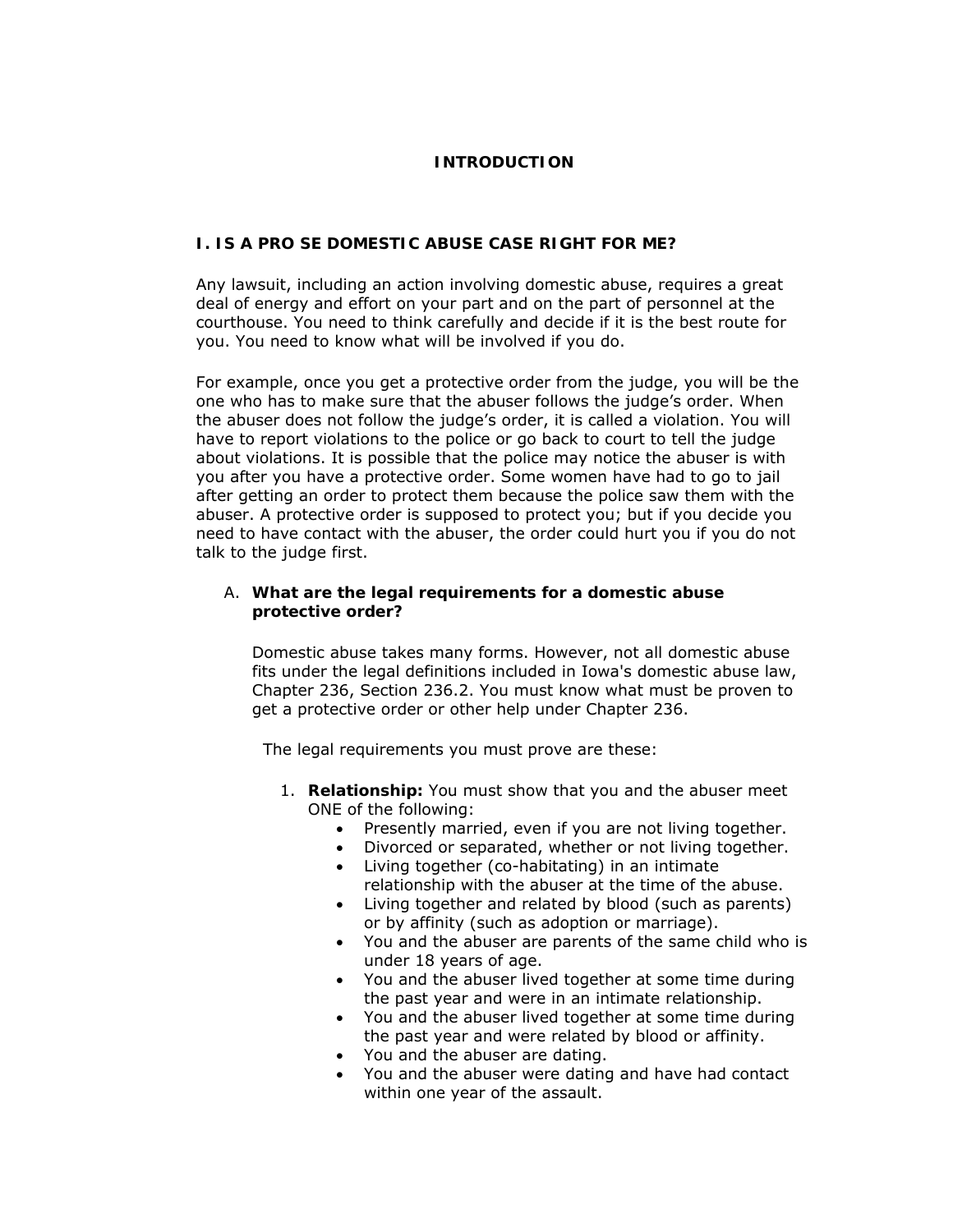- 2. **Abuse and present threat of harm:** You must show that an assault, as defined in Iowa Code section 708.1, has occurred. Assault means ONE of the following must have happened:
	- Someone physically abused you; OR
	- Someone pointed a gun at you or displayed a dangerous weapon (such as a knife) toward you in a threatening manner; OR
	- Someone threatened you with physical contact which would cause pain or injury; AND
		- The threat put you in fear, AND
		- The threat could be carried out immediately.

There is a form petition available free of charge at the Clerk's office which you can use to file for a protective order. It gives very clear instructions. Parts of the form ask you to describe the relationship and to give details about what abuse has happened to you. If you pay *careful* attention to the instructions on the form petition, you will provide enough information so that the judge has the facts needed. A sample form petition is included at the back of this booklet.

3. **Residence:** You or the abuser must live in Iowa. You must file your form petition in the courthouse located in the county where either you or the abuser is living.

## B. **What if I am younger than 18 years old?**

If you meet the three legal requirements of relationship, abuse and present threat of harm, and residence, you may get a protective order under Iowa law. If you are emancipated, you can file the forms yourself. Iowa law does not specifically define what it is to be an emancipated minor. You may be emancipated if you are under 18 years of age and are legally married. You should talk to a lawyer for help if you want to file on your own as an emancipated minor. If you are not yet 18 years old and are not emancipated, you cannot file for a protective order on your own. You must have your parent or legal guardian file for you. The Clerk of Court has special forms for parents and guardians of minors seeking relief from domestic abuse. Since you are not yet a legal adult in the eyes of the law, the only way your situation is different is that you cannot file without your parent or guardian. Except for filing, all the other parts of the law apply to you and the abuser. It is vital that you read the rest of this book for more information on protective orders and the ways they may help you or hurt you.

## C. **What can the court do to protect me under Chapter 236?**

Under this law, the court can do many things to protect you. The court can order, for example:

- That the abuser stops abusing you.
- That the abuser leaves the house or apartment.
- That the abuser provides you with some other place to stay.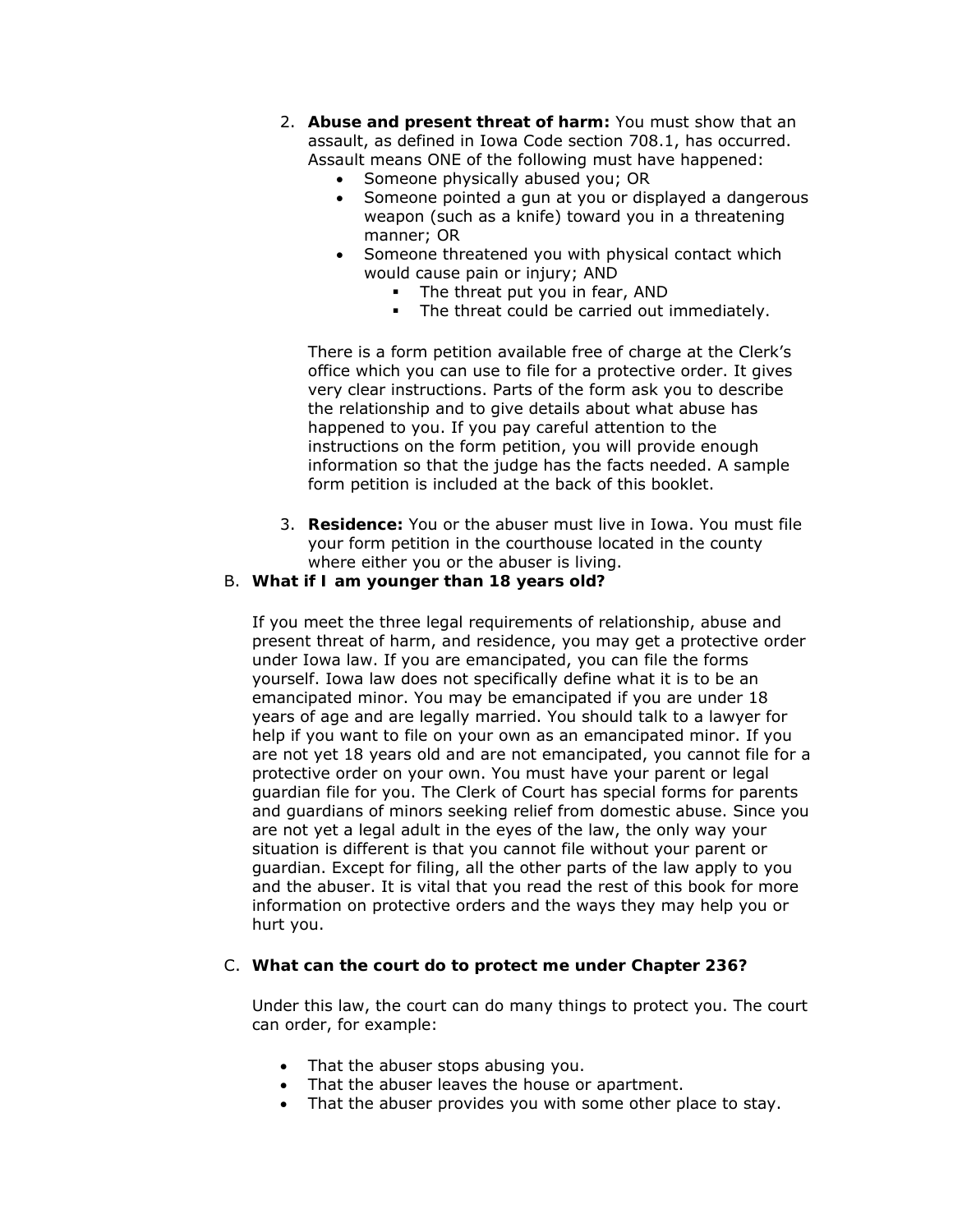- That the abuser stays away from where you live, where you go to school and where you work.
- Who will have custody of the children and special precautions for their safety.
- Visitation of the children with special arrangements for when the abuser can visit the children and how he can visit, without having any contact with you.
- Financial support for your children and for you.
- Counseling for you, for the abuser, and for the children. You or the abuser will probably have to pay for any court-ordered counseling.

The court can issue three kinds of protection orders. The judge assumes that the reason you ask for either a temporary order or an emergency order is because you want a permanent order.

> **Temporary order**: Issued the same day you file the petition asking for protection. Good until the time of the court hearing, normally within fifteen days of the day the temporary order is issued.

**Permanent order**: Issued at the end of the court hearing held within fifteen days of getting the temporary order. At the hearing, you prove that abuse took place, and the abuser has a chance to prove that abuse didn't take place. Good for up to one year and may be extended unlimited times.

**Emergency order:** Issued at night or over a weekend when the courthouse is not open. Good for 72 hours. If you need an order at night or over a weekend, call the domestic abuse program nearest you (see page 34) or the Iowa Domestic Abuse Hotline, at **1(800) 942-0333**.

#### D. **If I decide not to get a protective order, are there other ways I can protect myself?**

Yes. If you don't want or don't legally qualify for a domestic abuse protective order, there are other things you can do.

0. **Prepare a safety plan.** Think ahead. What can you do if you need to leave in a hurry? Where can you go? What will you take with you? What money will you have available? You are in the best position to know what danger you and your children are in and what steps might keep you safe. The domestic violence centers around the state (the list is on page 34) can help you prepare this plan. You MUST prepare this plan no matter what other options you use. Some abusers obey court protection orders, and others do not. *Some women are actually in more danger when they take steps to leave or make the abuse public.*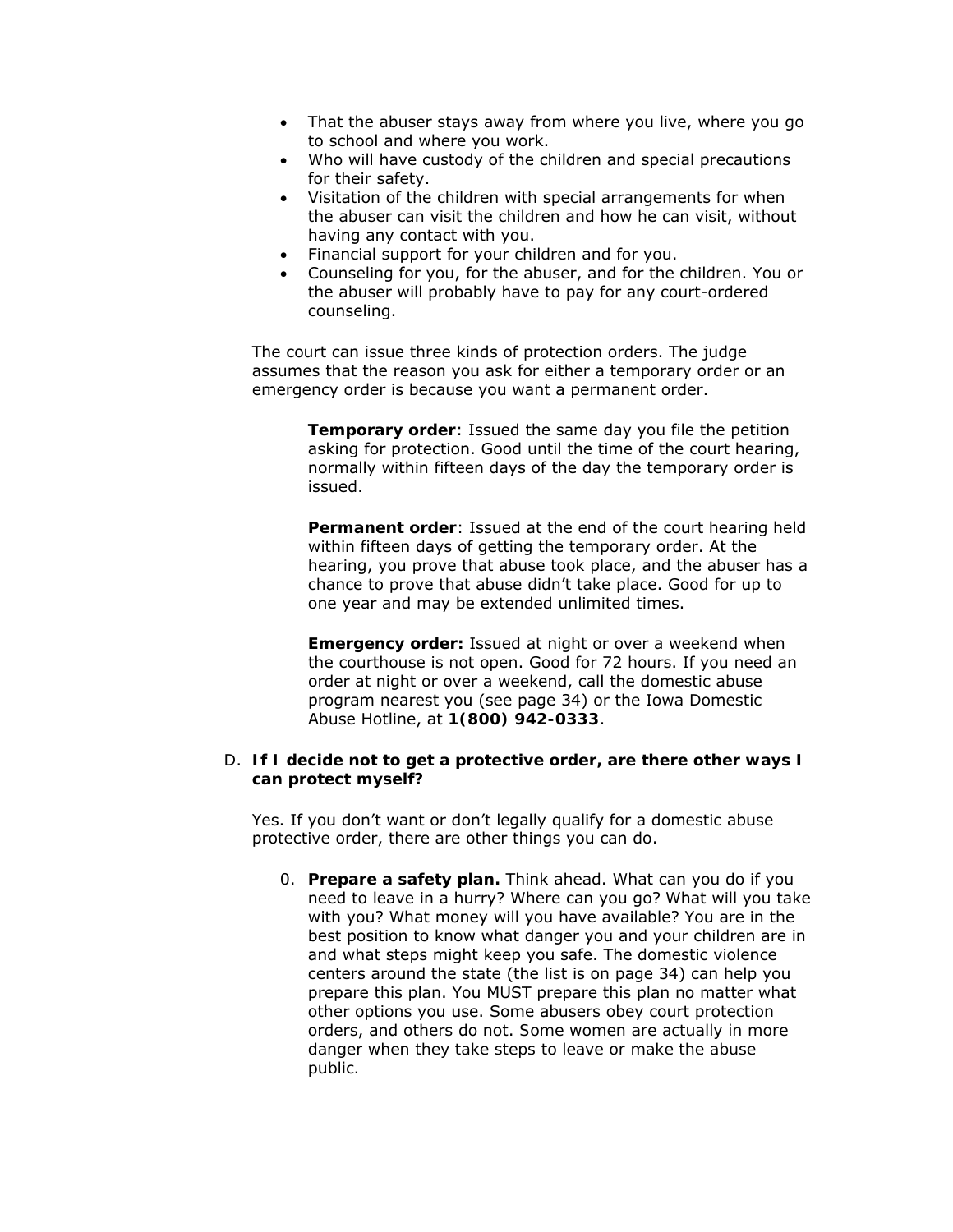- 1. **Divorce.** Begin divorce proceedings (Chapter 598 of the Iowa Code) immediately and seek a protective injunction in the divorce case. You will need a lawyer to do this.
- 2. **Writ of injunction.** Even if you don't qualify for a protective order under Chapter 236, you may get some help through a writ of injunction. You can get a writ of injunction as part of a divorce (see number 1, above). If you are not married, a lawyer can ask the court for a writ of injunction to protect you. There are no "pro se" forms for this writ of injunction. You will need a lawyer.
- 3. **Move.** Move away and/or go into a shelter or other safe and hidden place. The domestic violence program nearest you can help you with this.
- 4. **Criminal charges.** Request that the police or county attorney file criminal charges against the abuser and ask the judge to order "no contact" while the criminal case is pending.

#### E. **What are the differences in the legal matters?**

Each legal option you have--criminal charges, divorce, or getting an injunction or a protective order--offers something different. Each has its advantages and disadvantages:

0. **Criminal charges.** The decision whether to go forward with criminal charges is up to the prosecutor (county attorney), not the victim. However, the prosecutor and victim share one important goal: stopping the abuser's criminal violence. At the end of the case, if the abuser pleads guilty or is found guilty at trial, he may serve a jail term and the judge will order him into a "batterer's education program." (See "Definition of Terms," page 23.)

The abuser can be ordered to stay away from you as a condition of his release from jail, but only while the case is pending. After the case is over, the abuser can be ordered to stay away from you if the judge decides you are still in danger.

The police may enforce this order more easily than other types of orders.

## 1. **Divorce:**

If you get an injunction in a divorce case, you can ask the judge to continue the injunction even after the divorce is finalized. You can get an injunction (see "Definition of Terms," page 23) once you file for the divorce as part of the judge's order, which would include arrangements for your protection.

Police are supposed to enforce violations of injunctions against domestic violence in divorce orders. However, they may have a harder time enforcing them because the orders are not always as clear on this point as they should be.

You will likely need to have a lawyer to get a divorce.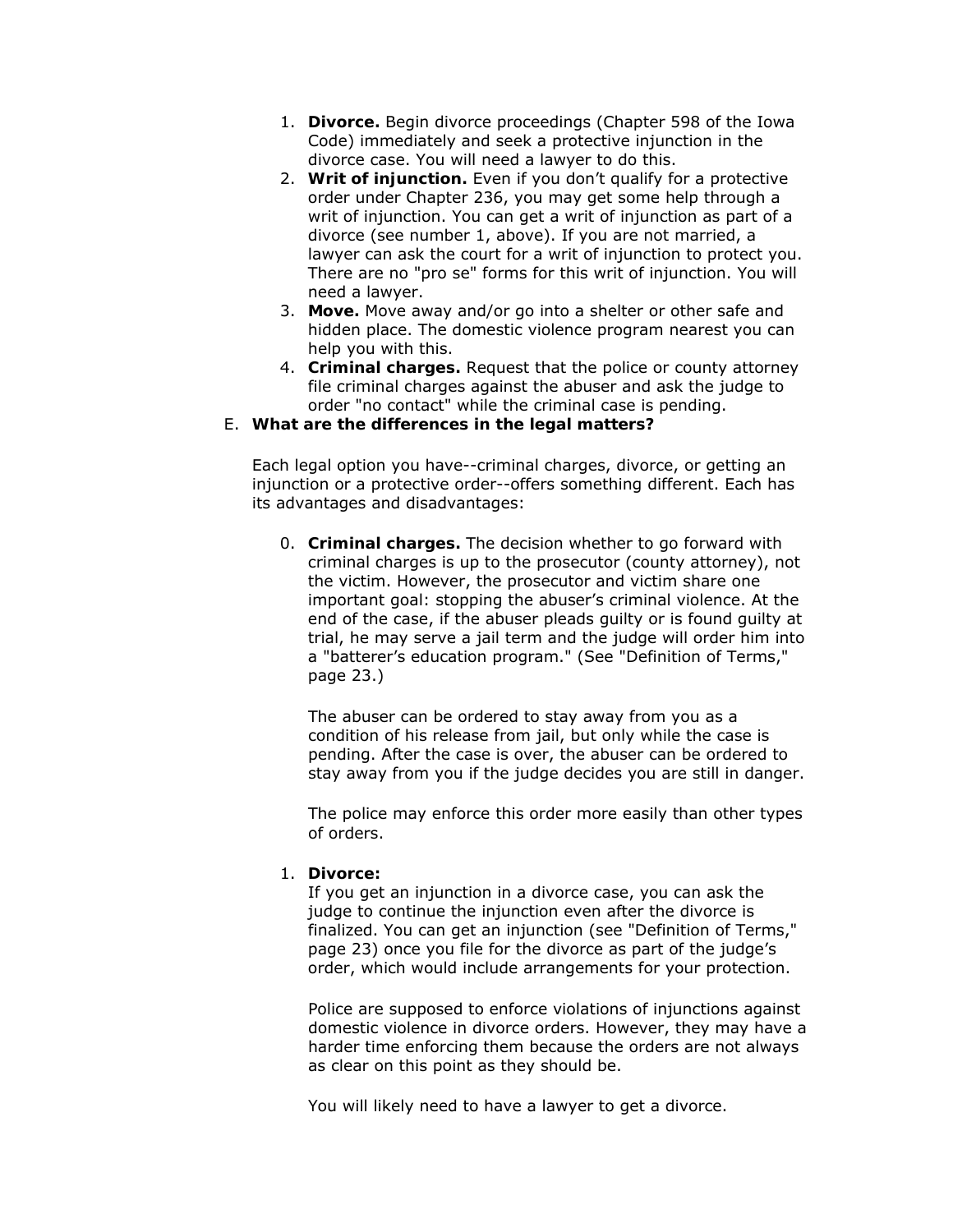#### 2. **Protective orders under Chapter 236:**

Faster, cheaper, and you don't usually need a lawyer to get it:

You can get child custody, visitation, and financial support ordered, as well as an order giving you exclusive use of the home.

You can get a temporary order right away, if you qualify.

You must go back to court within fifteen days after the temporary order is issued, for a hearing on whether the order will continue in effect (up to a full year). The abuser has a right to be present, to have a lawyer represent him, and to contest the allegations of abuse. The Court may deny the order.

The maximum length of time for the order is one year. This may be extended unlimited times if you petition the court for an extension before the original order expires.

If you want to see the abuser, you must go back to the judge so that the judge can either stop the protective order or change it. If you start to see the abuser again without the judge's knowing, you could be sent to jail or have to pay a fine.

3. **Writs of injunction.** There is no mandatory arrest by police for violations of writs of injunction. However, you can bring a contempt proceeding and the judge can decide to have the abuser jailed, or fined, or both, if the judge finds he violated the writ. There are no pro se forms, and therefore you will need a lawyer. It does not cover custody, visitation, or child support.

#### F. **Even if I qualify for a protective order, should I act as my own attorney--that is, "go pro se"?**

In passing the pro se law, the Iowa Legislature recognized that domestic violence victims should be able to get a court order of protection without a lawyer. Many persons throughout the state have successfully used the pro se forms and process since the law went into effect in 1991.

However, there are some risks involved:

0. **The abuser gets an attorney.** Even if you cannot afford a lawyer, the abuser may hire one. In fact, later on in the case, if the abuser is accused of violating a protective order, the court may appoint a lawyer paid by the government to represent him because of the likelihood that the abuser will serve jail time for contempt of court. When the abuser is represented by an attorney at a contempt hearing, it is very important that you try to get a lawyer. (See "Enforcing your protective order" on page 21.) If you are concerned about representing yourself, you should consider getting an attorney. When you act as your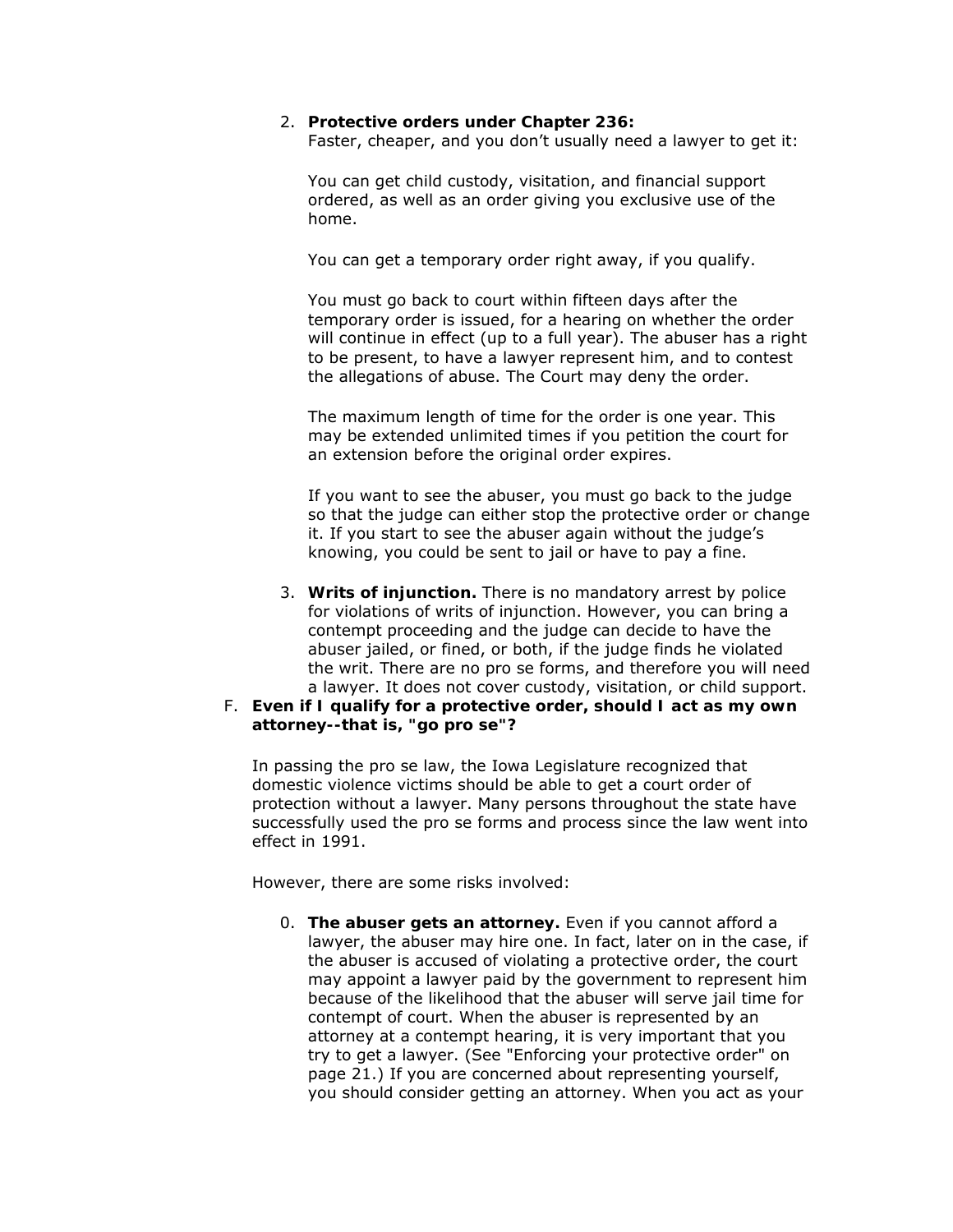own attorney, you may be at a disadvantage because you won't know the court rules and processes as well as the abuser's lawyer does. This booklet gives you some of the information you need but cannot give you all of it. The judge or your domestic abuse advocate cannot give you legal advice.

- 1. **Children are involved.** The court's authority under Chapter 236 goes beyond ordering the abuser to restrain from abuse and harassment. At your request, or at the abuser's, the court can make decisions about children that are both of yours--who should have custody, what child visitation must be allowed, who should move out of the household, and who should pay child or spousal support, and how much. Even if you only want a court order telling the abuser to stop the abuse, the abuser may ask the court to decide about the children. Therefore, you should be prepared to present evidence on child custody and the other issues at the court hearing for the permanent order. If you think there will be a custody fight, you should get an attorney for the permanent order hearing. (See "What do I do to get ready for the hearing?" on page 13.)
- 2. **What about court costs?** Per Iowa Code section 236.3: "The filing fee and court costs for an order for protection and in a contempt action under this chapter shall be waived for the plaintiff. The clerk of court, the sheriff of any county in this state, and other law enforcement and corrections officers shall perform their duties relating to service of process without charge to the plaintiff. When an order for protection is entered by the court, the court may direct the defendant to pay to the clerk of court the fees for the filing of the petition and reasonable costs of service of process if the court determines the defendant has the ability to pay the plaintiff's fees and costs." In short, as the applicant, you should not be charged filing or service fees. However, the court could order the abuser to pay for these costs

If you decide that you still want a protective order but should not represent yourself, try to find an attorney to help you:

- Call the Legal Aid office nearest you (see page 36 for a list).
- Call the Domestic Violence Program nearest you (see page 34 for a list).
- Call your county attorney's office (check the county government listings in your phone book) to see whether anyone in that office can help you. County attorneys have discretion to assist pro se petitioners who don't have funds to hire an attorney. See Iowa Code section 236.3B.

#### G. **How can I choose what to do?**

Only lawyers can give you advice on your legal options, such as recommending divorce or a protective order, or deciding what to put on your court papers. Victim advocates at domestic violence programs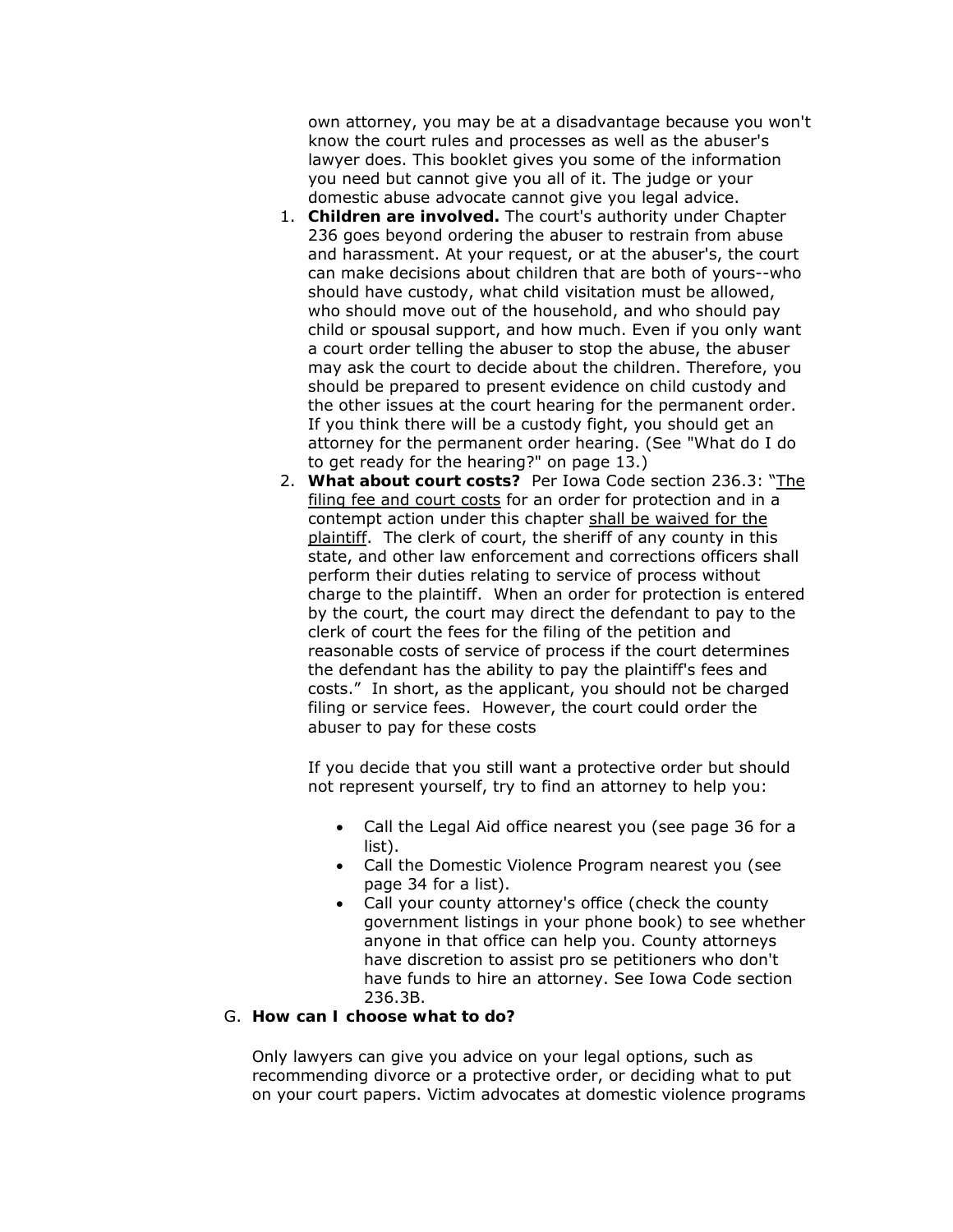and Clerks of Court may give you the papers and some guidance throughout the court processes. The law prohibits them from providing the types of services that lawyers traditionally do, such as giving you advice or making recommendations. Domestic violence centers can help you keep yourself and your children safe. Call the hotline **(1-800- 942-0333)** or the shelter in your area, which is listed on page 34.

#### **II. WHAT DO I DO TO GET A PROTECTIVE ORDER?**

Each courthouse has its own way of following the pro se law. A domestic abuse advocate can guide you, or the Clerk of Court can give you information. This booklet gives you general information only.

#### H. **Where do I go?**

Go to the *county* courthouse in the county where you or the abuser lives. When you get to the courthouse, find the office of the Clerk of Court. Tell them that you are there to file a pro se petition for relief from domestic abuse. You will be given a form to fill out. Your advocate or someone from the Clerk's office can help you.

# I. **How do I fill out the forms?**

The form petition is an official legal document, and it gives you stepby-step guidance. You MUST read it very carefully and ask questions if you do not understand what it says. This is a very serious matter involving both your protection and safety, as well as the legal rights of you, your children, and the abuser. The information you give must be correct and truthful. If you are unsure of some fact, do your best, but don't write down what you don't know for certain.

You can fill out the forms at the courthouse or at some other place. Complete the form, but DO NOT SIGN IT. Your signature has to be notarized. This means that you have to sign it in front of a person who is a notary. The clerk's office will have a notary who can witness your signature and notarize it. You should bring a picture I.D., if you have one, to show the notary.

#### J. **What if I don't have any money?**

Per Iowa Code §236.3, filing and service fees shall be waived for the plaintiff. However, the court could order that these costs be paid by the abuser.

#### K. **If I am in danger of continued abuse, what do I do?**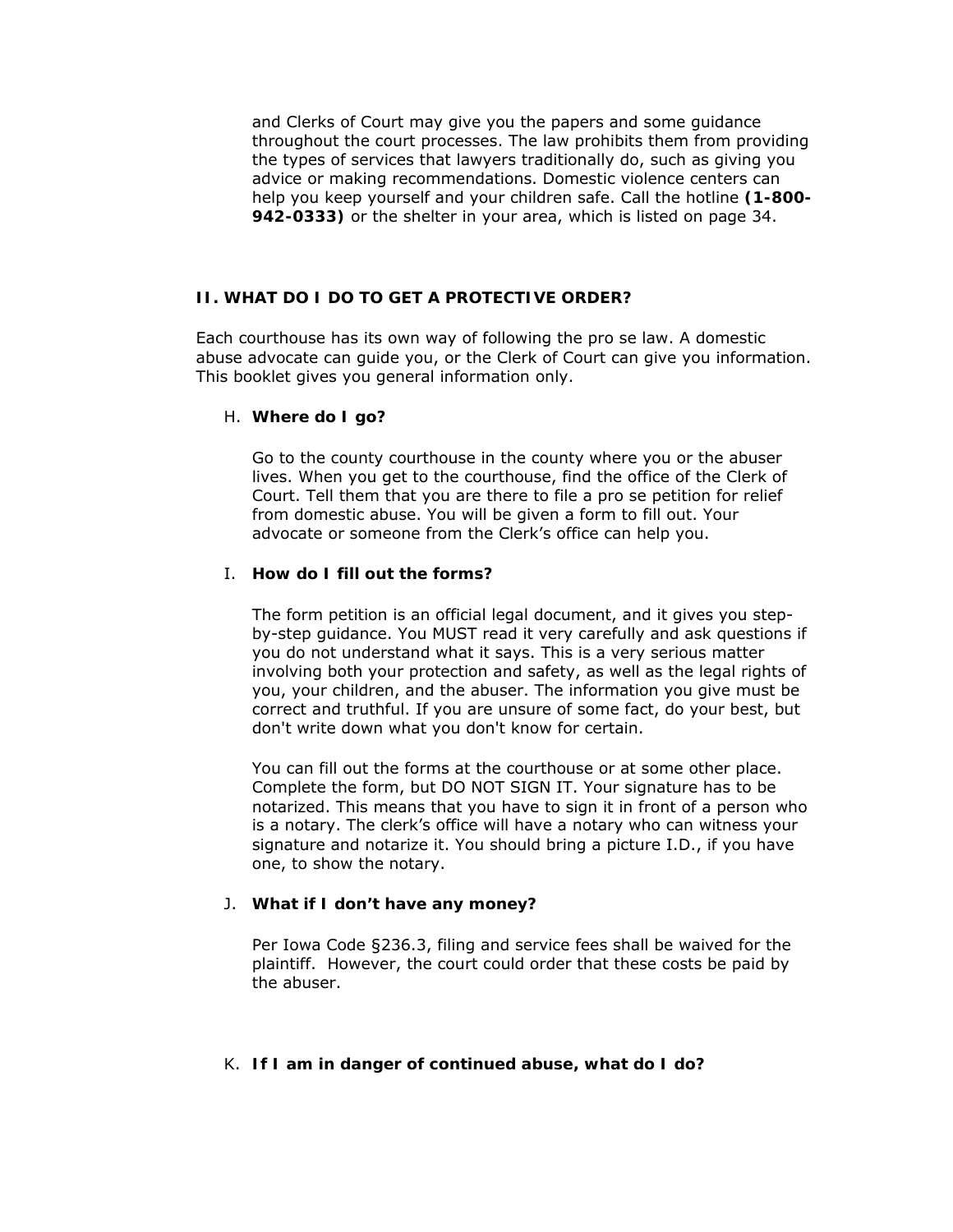When the forms are completed and filed, ask the Clerk's office how you can get a judge to review your case as soon as possible. In some counties, judges are available only at certain times of the day or certain days of the week. If there is not a judge available in the county where you are, the Clerk of Court can fax your request to the nearest available judge for immediate action. Ask the Clerk for more information.

The petition will be given to the judge either by the Clerk's office, or by you. Some judges will want to visit with you and ask you questions before they enter the order. Other judges will enter the order on the basis of the forms alone.

#### L. **How do I have the court papers delivered to the abuser?**

The judge's order is not in effect until the abuser has received it. The Clerk's office makes official copies of all papers completed by you or the judge that day, including your petition and the judge's order. The sheriff must serve these papers to the abuser, often face to face. Therefore, either you or the Clerk must give them to the sheriff. Find out from the Clerk whether the Clerk's office will deliver the papers to the sheriff for service or whether you must. You will need to give the sheriff's office all the information you have about where they can find the abuser--where he works, where he might be staying, the names and addresses of his friends, or other places he might spend time.

After any order, temporary or permanent, is issued by the court, the Clerk's office must give it to the 911 dispatch center in that county. Police throughout Iowa and other states can find out about your order by checking a computerized registry of orders. (See "Enforcing your protective order" on page 21.)

## M. **Can I have a copy of the protective order?**

Yes. The Clerk of Court should give you an official copy of the order before you leave the courthouse. Keep it with you always and show it to the police if necessary. You can also make copies and give them to people at work, at the children's daycare, or anywhere else the judge ordered the abuser to stay away from.

## **III. WHAT IF I CHANGE MY MIND?**

After the court issues a temporary order, you may decide you don't want to go through with the hearing. Think carefully before you stop the process. It is usually not a good idea to stop the process because the abuser has threatened you. Talk to family, friends, or a trained domestic abuse advocate. You run a risk when you stop orders. The judge may think you never really needed help.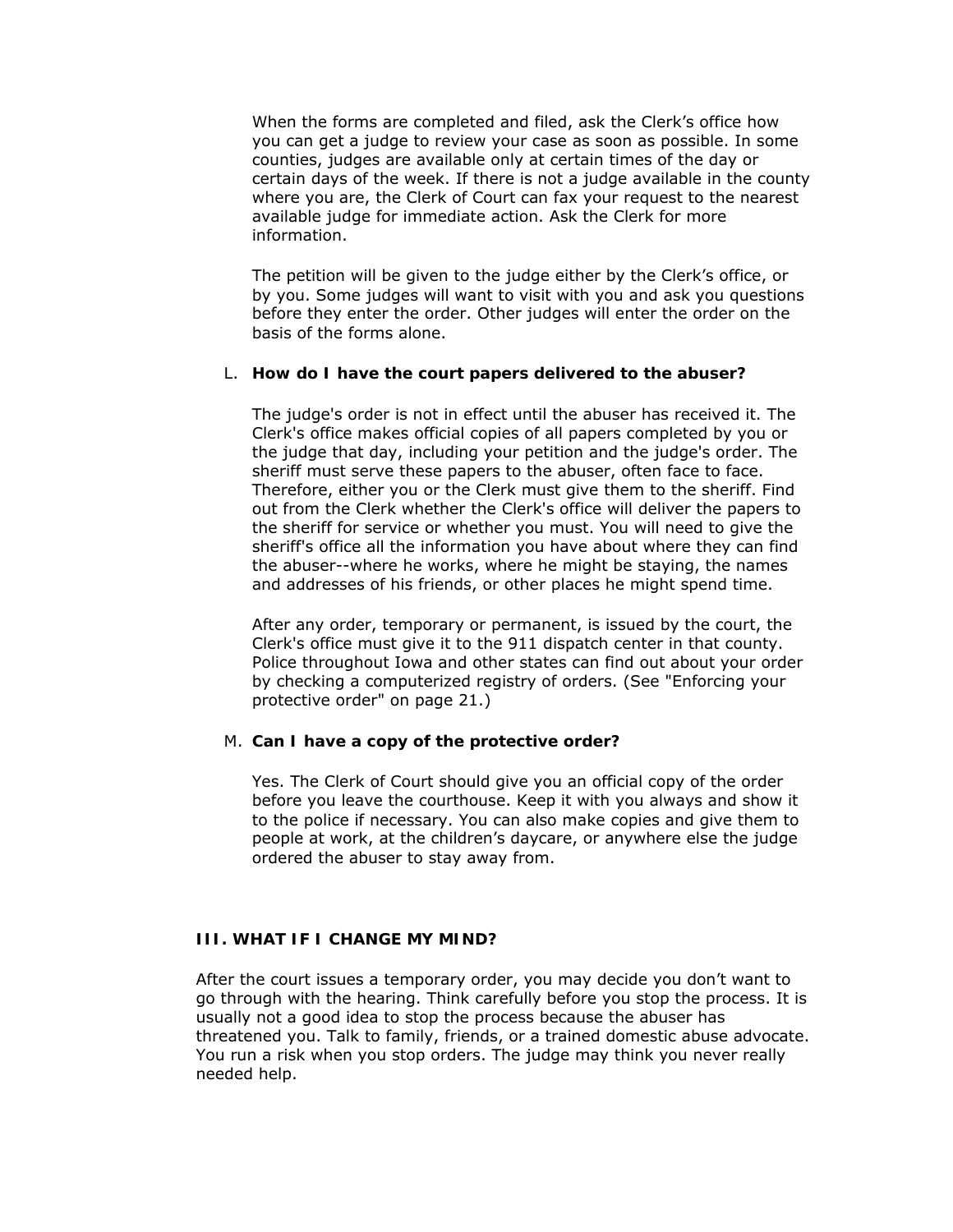If you still do not want to go forward after you have carefully considered your options, you MUST go to the courthouse and tell the judge that fact. You and the abuser cannot, by yourselves, "undo," "stop," or "lift" the court's order. If the judge has not changed the order and you pretend the order doesn't exist, the police could arrest you and the abuser and the judge could hold you both responsible by putting you in jail or making you pay a fine. The judge must dismiss the case or change the order's terms. The clerk's office has forms you can use to ask the court to lift or change the terms of the order.

There are many reasons you must go back to the courthouse, at the time of the hearing or beforehand, to ask the court to lift or change the order, otherwise:

- $\circ$  The police can still enforce the order by arresting the abuser even if you and the abuser say you don't want or need the order any more.
- o If you do something to cause the abuser to violate the order's terms, such as inviting him over, the police or court can charge you with aiding and abetting the abuser to violate the court's order. You could go to jail or have to pay a fine.
- o The court may dismiss your case if you don't show up for your hearing and will probably charge you for the costs of the case.

When you go to the courthouse, the judge may want to talk to you so that he or she can be sure you will be safe if the order is dropped. The judge may want to be sure that the abuser has not threatened or pressured you into dropping the case. The Clerk at the courthouse will have a form called a "Motion to Dismiss" for you to use.

You may want to leave the order in effect but change part of it. For example, you may want the abuser to telephone or write you, but still keep him away from the home. You may want him to move back in, but still keep him from abusing you. If you want the terms of the order to be changed, you should go to court to ask to modify the order. There is a form called a "Request to Cancel or Modify" at the Clerk's office.

## **IV. WHAT DO I DO AT THE HEARING FOR THE PERMANENT ORDER?**

#### o **Why is there a hearing?**

The purpose of a hearing is for each side to tell the judge what has happened so the judge can decide what to do. The only thing the judge will know about your situation is what you prove--or what the abuser proves--at the hearing. It isn't enough that you told the judge what happened when you filled out your petition. At the hearing, you must prove that what you put in the petition is true. (See "What do I do to get ready for the hearing" on page 13.)

#### o **Why must I attend?**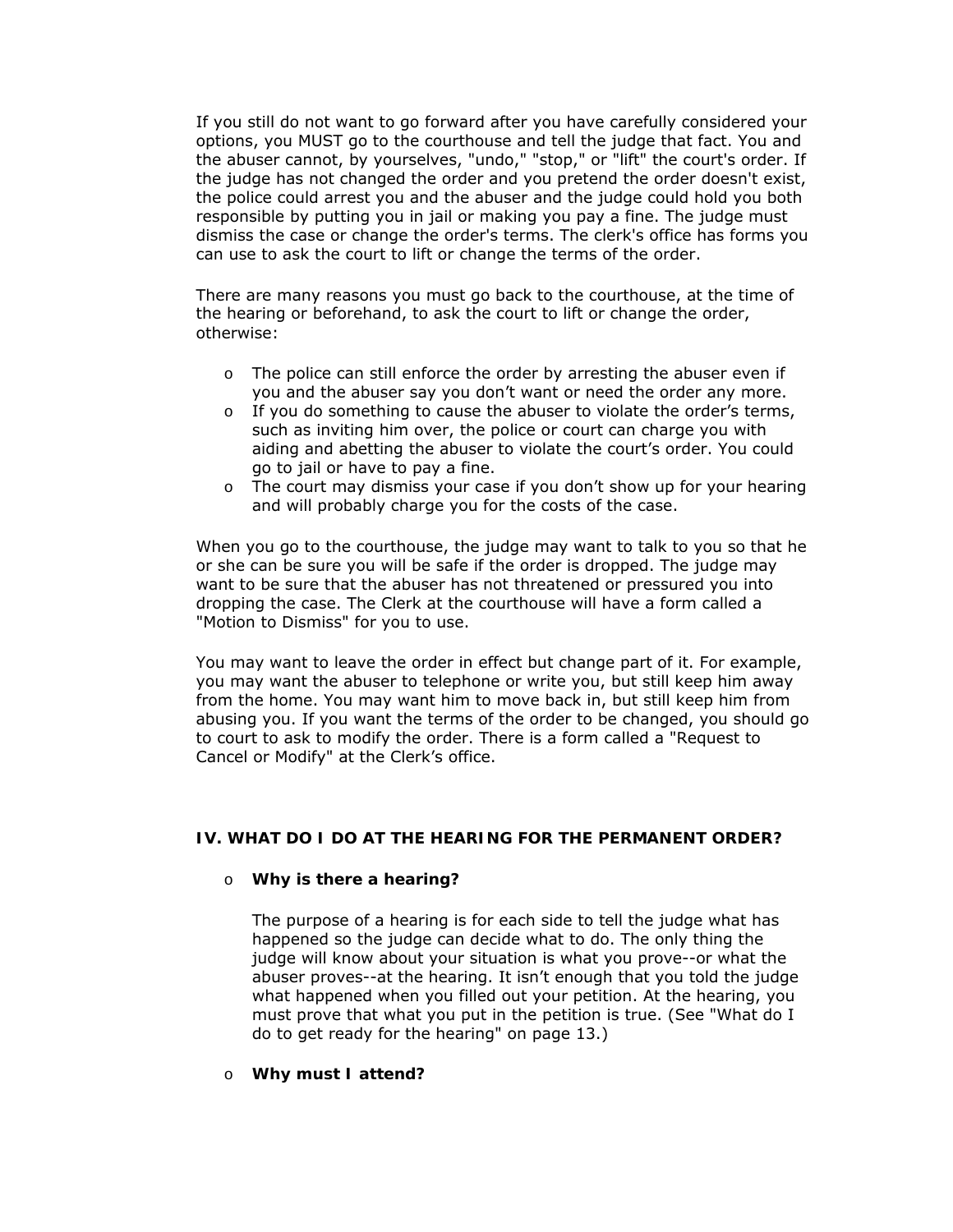When you are involved with the court system, legal rights and important personal rights are at stake. Decisions are made that may affect every aspect of your life. You need to be there and be prepared.

## o **What if the abuser doesn't show up?**

The abuser may not show up because he has not received copies of the judge's order and your petition. You can call the Clerk's office before the hearing to find out if he did receive these copies. If he did not, and he doesn't show up, the judge must postpone the hearing to another date. If the abuser does not show up at the hearing but did receive the court papers, the Court may enter a judgment in your favor by "default." That means the Court takes what you said in your petition as true and enters an order on that basis. Some judges may require you to testify before they issue the order, even if the abuser does not come to court.

#### o **What do I do to get ready for the hearing?**

- 0. **Read and understand "Tips on Courtroom Behavior," p. 28.**
- 1. **What is proof?**
	- Your own testimony. This is your description of what happened. As you get ready to go to court, you may want to make notes to help you remember what you want to tell the judge.
	- **Testimony of other people.** The statements of other people who know something about what happened to you. They may have seen or heard it, or may have seen your injuries, or have other information that would help the judge make decisions. You can ask the person to come to court voluntarily, but it is usually better if the person gets a subpoena. A subpoena is an official order to come to court at the time and place of the hearing. The Clerk's office has subpoenas and can help you fill them out. You can give subpoenas to people you want to testify or you can take the subpoenas to the sheriff's office and follow the same procedure you used to serve the abuser. (See "How do I have the court papers delivered to the abuser?" on page 11.) The court may order that the abuser pay them later. The costs are \$80 for the filing fee, and although sheriff's costs are different in each county, they will average between \$40 and \$60. This means the abuser could have to pay \$120 to \$140 or more.
	- **Medical records**. Medical records of the treatment for any injuries the abuser ever caused you. To get those records, go to the doctor or hospital and ask for them. You will be asked to sign a request and to have some proof that you are the person treated. The doctor and hospital probably will charge you money for these copies.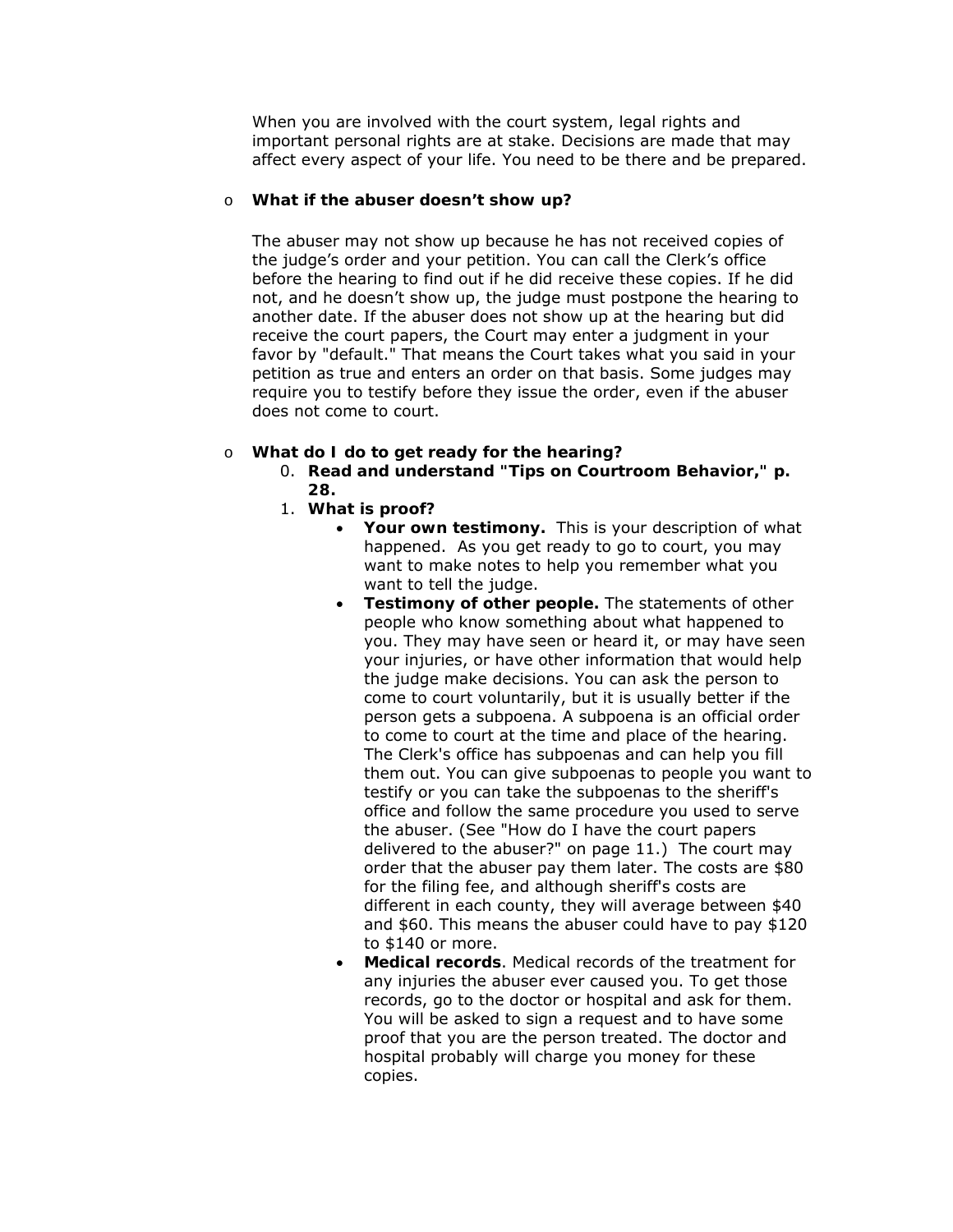- **Police reports.** The law enforcement department that responded to any call from you or from anyone else about the abuse is supposed to make out a report for each time they came to your residence. If you know the dates, that will be helpful. The records also may be kept by the name of the abuser or by the address. If criminal charges were filed, the records are available from the county attorney's office, or from the Clerk of Court's office. The police, clerk, or county attorney may charge you money for these copies.
- **Photographs.** You do not need to have visible physical injuries to show that you were abused. If you do, you may want to have someone take clear pictures of them to show the court. Sometimes bruises don't show up until a day (or two or three days) later. Have someone take pictures of the injuries every day or two until the injuries are healed.
- **Other documents.** Any other papers that show that you were abused or that have a bearing on any other part of the case, such as custody, visitation, child support, alimony, or who should stay in the home.
- **Injury map.** If you have, or have had, various physical injuries, you may wish to give the court a diagram of those injuries. Injury maps (with instructions) are found on pages 30 and 31. You don't have to have physical injuries to get a protective order, but if you do, the diagram, with the dates when the injuries happened, may be a way for both you and the judge to go over your testimony.
- 2. **What do I have to prove?** A checklist to use in preparing your case for hearing is at the back of the booklet on page 26.
	- **The type of relationship required under Chapter 236**. (See "What are the legal requirements for a domestic abuse protective order?" on page 4.) If you think the abuser may deny the relationship, you will need to be prepared to prove it. To prove the relationship, gather up any legal documents that concern the relationship:
		- **•** Your marriage certificate.
		- The court order which granted you the divorce.

If you are relying on the fact that you and the abuser were living together at the time of the abuse, and you are not legally married, you should be prepared to tell the court about these kinds of things:

- Where each of you keep your clothing, your toiletries, your personal belongings.
- How much time you and the abuser spend at the joint residence.
- Do you and the abuser sleep at the joint residence? How often?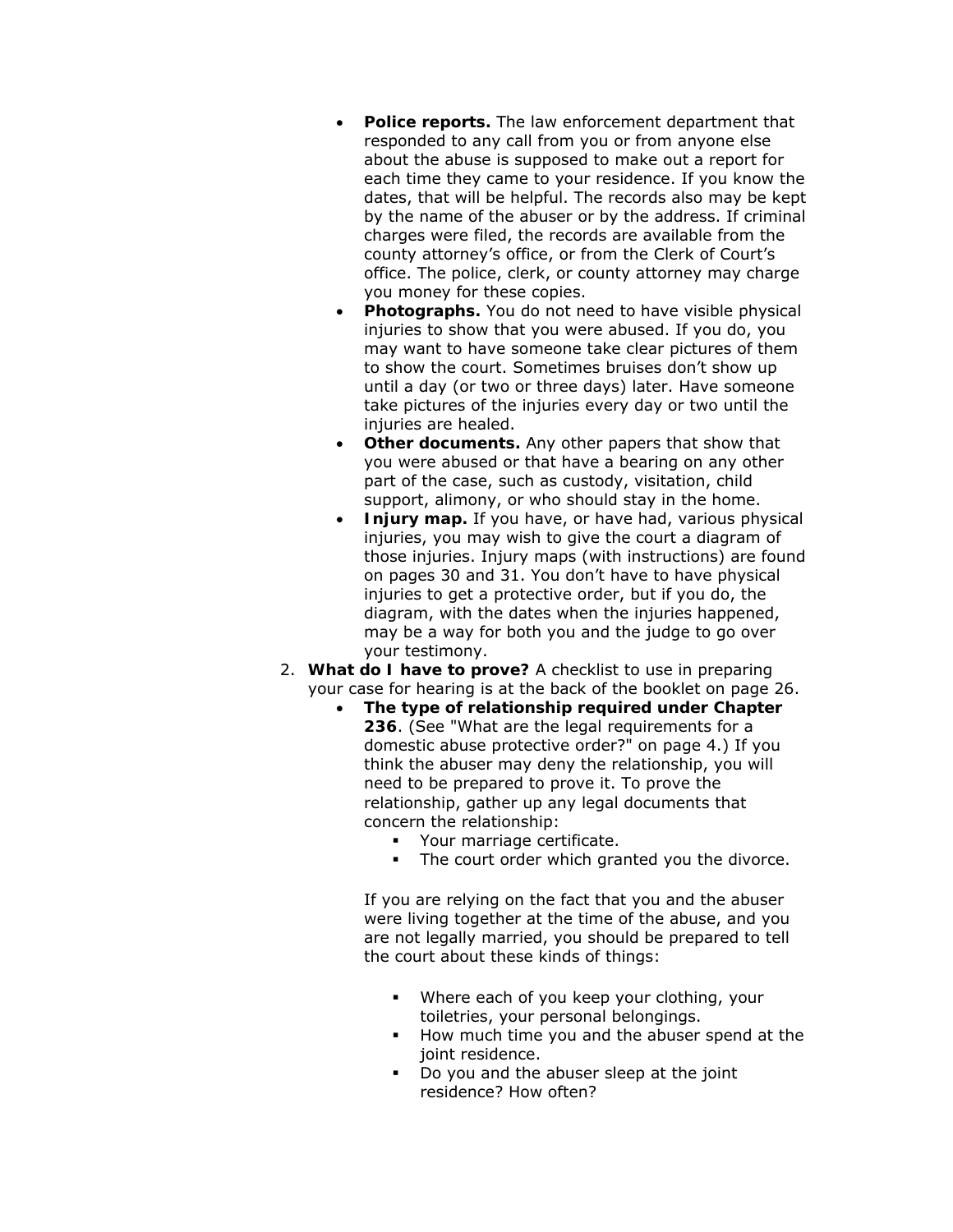- Whose names are on the lease, contract, or mortgage for the joint residence? (This is important, but not the only thing the judge will consider.)
- Do both of you get mail at this joint residence?
- **What address is on each driver's license?**
- What other people know that you and the abuser are living together?
- **Abuse.** Abuse may take many forms. Among the types of conduct which constitute abuse under Chapter 236 are the following:
	- **•** hitting
	- **slapping**
	- pushing
	- pulling hair
	- **dragging or throwing someone around**
	- $\blacksquare$  kicking
	- poking with an object or with hands
	- **throwing something AT a person**
	- pointing or firing a gun at someone
	- forcing unwanted sex or sexual activity
	- **showing a knife or other weapon while making** threats to the person's safety
	- stabbing/shooting/beating with an object
	- threatening to cause physical injury and being able to do it
- **Who should have custody of the children, and how can visitation occur?** If you and your abuser have children in common, the judge has the power to decide who gets custody. The judge can also decide how and when the parent who does not have custody can visit the children. If you think that your abuser will make a serious attempt to take your children away from you, you should make EVERY EFFORT to find an attorney to represent you. If your abuser has an attorney, and child custody will be something you and the abuser disagree about, you will be at a very grave disadvantage. Tell the domestic violence victim advocate, the Clerk of Court, or the judge that you need an attorney to help you with child custody. If you must prove on your own that you should have custody, here are the things the court will consider in determining custody:
	- Whether you or your children's safety will be at risk by the custody or visitation arrangement (Iowa Code section 598.41(3)(i);
	- The characteristics of each child, including age, maturity, mental and physical health;
	- The emotional, social, moral, material, and educational needs of the child;
	- The characteristics of each parent, including age, character, stability, mental and physical health;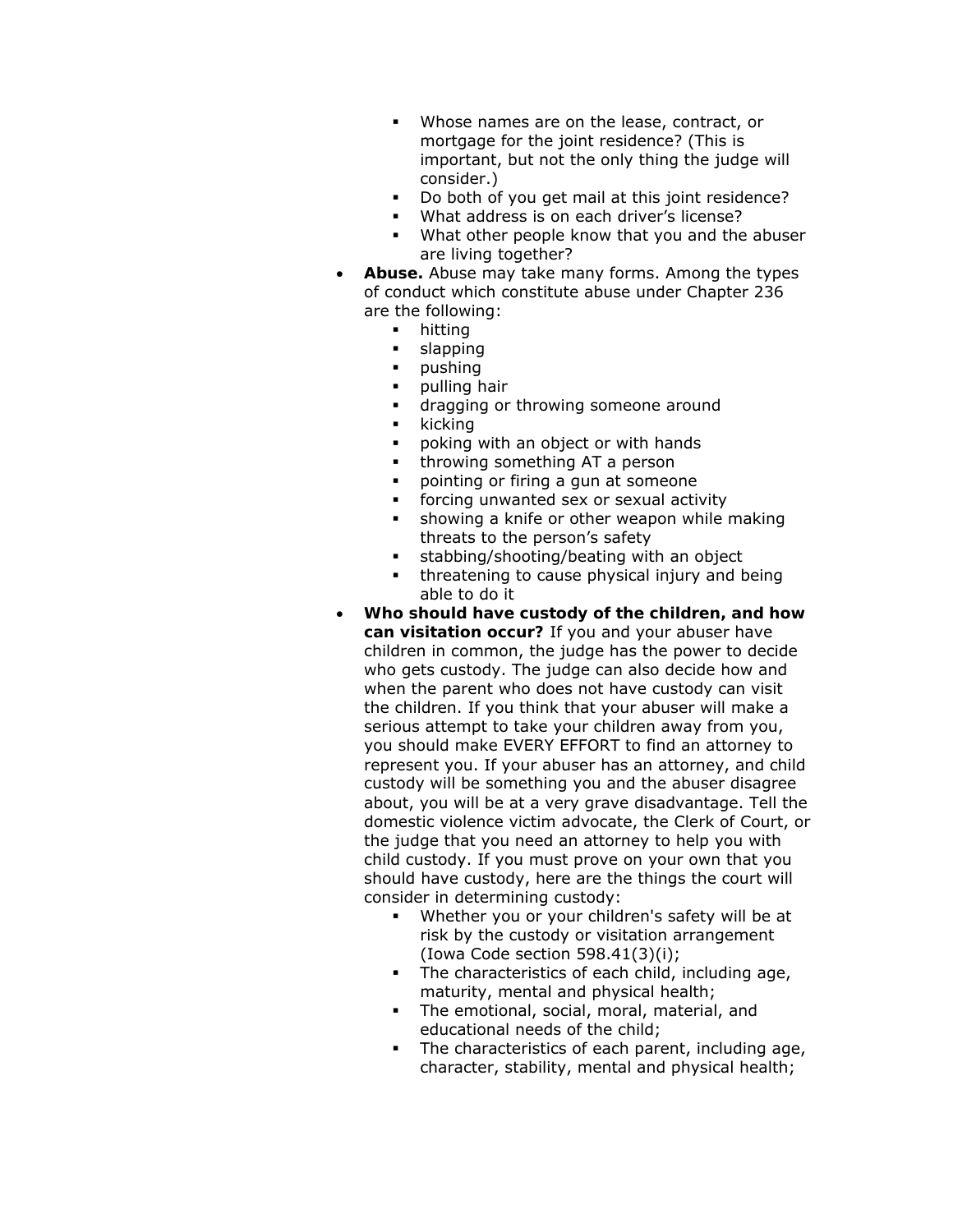- The capacity and interest of each parent to provide for the emotional, social, moral, material, and educational needs of the child;
- The interpersonal relationship between the child and each parent;
- The interpersonal relationship between the child and its siblings;
- The effect on the child of continuing or disrupting an existing custodial status;
- The nature of each proposed environment, including its stability and wholesomeness;
- The preference of the child, if the child is old and mature enough;
- The report and recommendation of the attorney for the child or other independent investigator;
- Available alternatives; and
- Any other relevant matter the evidence in a particular case may disclose.

Make specific suggestions to the court about how the abuser could see the children without being a threat to you. For example, could they be picked up and dropped off at a relative's house? If the children have also been abused, be sure the court is aware of that fact and prepare to present proof: medical records, or the testimony of teachers or friends who have seen abuse or injuries. Tell or show the Court whatever else will help you to convince the court that the children should either not see the abuser at all, or not see the abuser without someone else being there at all times.

- **Who should get to stay in the home?** If you and the abuser have been living in the same home or apartment, the judge can make the abuser leave. You may not wish to stay where your abuser can find you so easily. If you do want to remain there, you will need to prove that it is your apartment alone, or, if it is both of yours, that it is fair for you to stay in the home:
	- Who was there first?
	- . Who owns the house, or has the lease on the property?
	- Are there children involved whose lives will be disrupted by a move?
	- If there is a business or income-producing part of the home, or if it is a farm, who runs it?
- **The court should not charge me court costs.** Per 236.3: "The filing fee and court costs for an order for protection and in a contempt action under this chapter shall be waived for the plaintiff. The clerk of court, the sheriff of any county in this state, and other law enforcement and corrections officers shall perform their duties relating to service of process without charge to the plaintiff. When an order for protection is entered by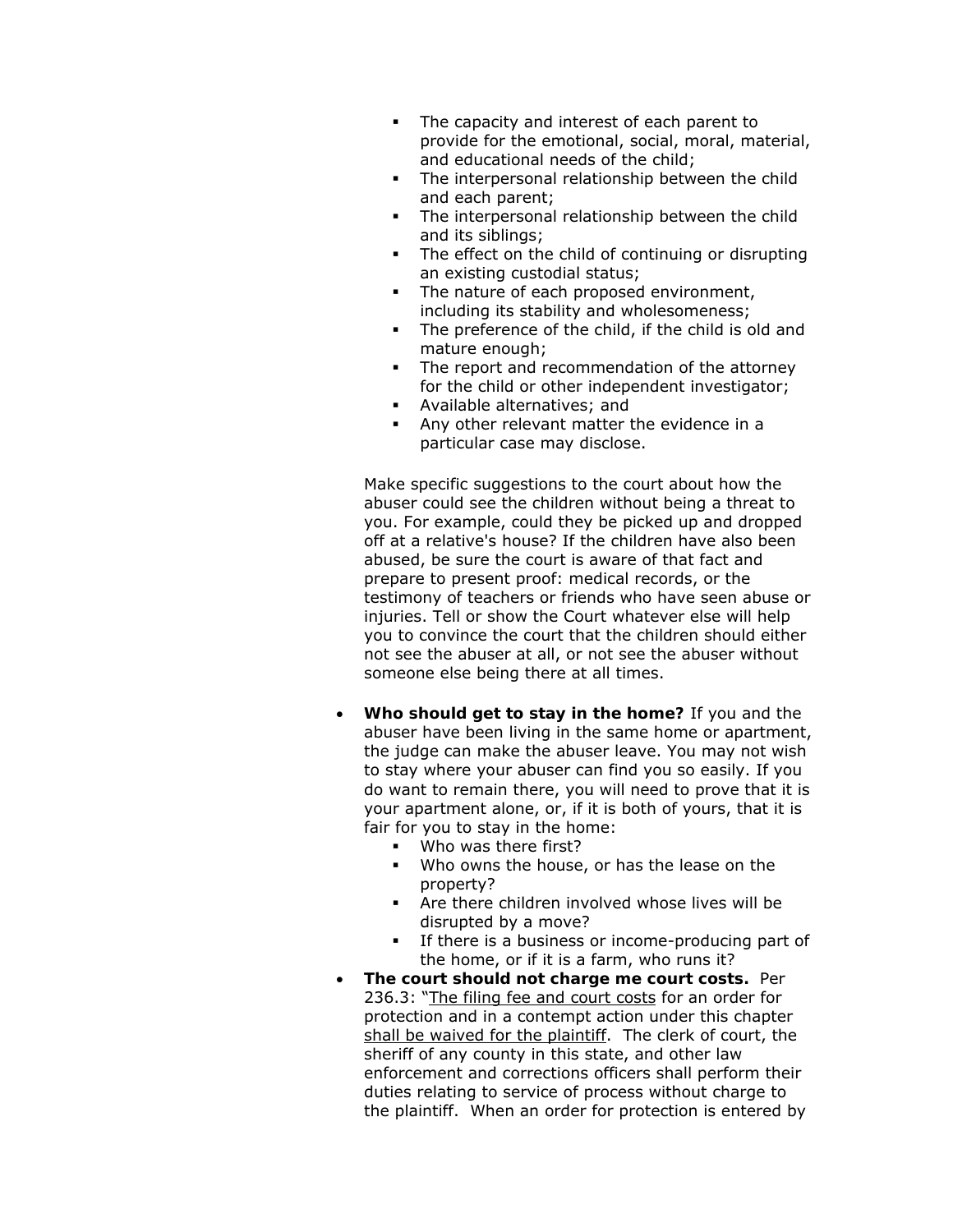the court, the court may direct the defendant to pay to the clerk of court the fees for the filing of the petition and reasonable costs of service of process if the court determines the defendant has the ability to pay the plaintiff's fees and costs."

• **Financial support for you and your children.** Under Iowa law, the abuser can be ordered to pay you money to support you and the children. The court needs to know how much you are regularly paid from a job, or a pension, or from the government such as Worker's Compensation, Social Security, or Unemployment Compensation, or from rental property or any other regular source. The judge will need to have the same information concerning your abuser. You also need to figure out your regular expenses for housing, utilities, food, clothing, and other things. (The worksheet on pages 32 - 34 can help you prepare for this part of the hearing.) There is a series of charts for the court to use to decide how much child support to order. They are called the "Iowa Child Support Guidelines." The Guidelines are to be used to determine child support except in very unusual cases. The Guidelines can be accessed at

[http://www.judicial.state.ia.us/Self\\_Help/Family\\_Law/Ch](http://www.judicial.state.ia.us/Self_Help/Family_Law/Child_Support_Guidelines/) [ild\\_Support\\_Guidelines/](http://www.judicial.state.ia.us/Self_Help/Family_Law/Child_Support_Guidelines/)

Here is a list of things that the court will consider in deciding whether to order financial support for you (not the children), and the amount:

- The length of time you and the abuser have been together;
- Both of your ages;
- The physical and mental health of each of you;
- How much property each of you has;
- **Educational background;**
- How much money each of you can fairly be expected to earn, based on such things as training, experience, and so on;
- Income tax consequences of ordering support;
- Any agreement of the parties; and
- Other things that are important in your particular case.

If you do not have the necessary information about your abuser, you can have the sheriff serve him with a special kind of subpoena called a subpoena duces tecum. You can get this subpoena at the Clerk's office. Using that kind of subpoena, you can ask him for his tax returns, W-2 forms, or anything else you think he may have that will show his income and expenses.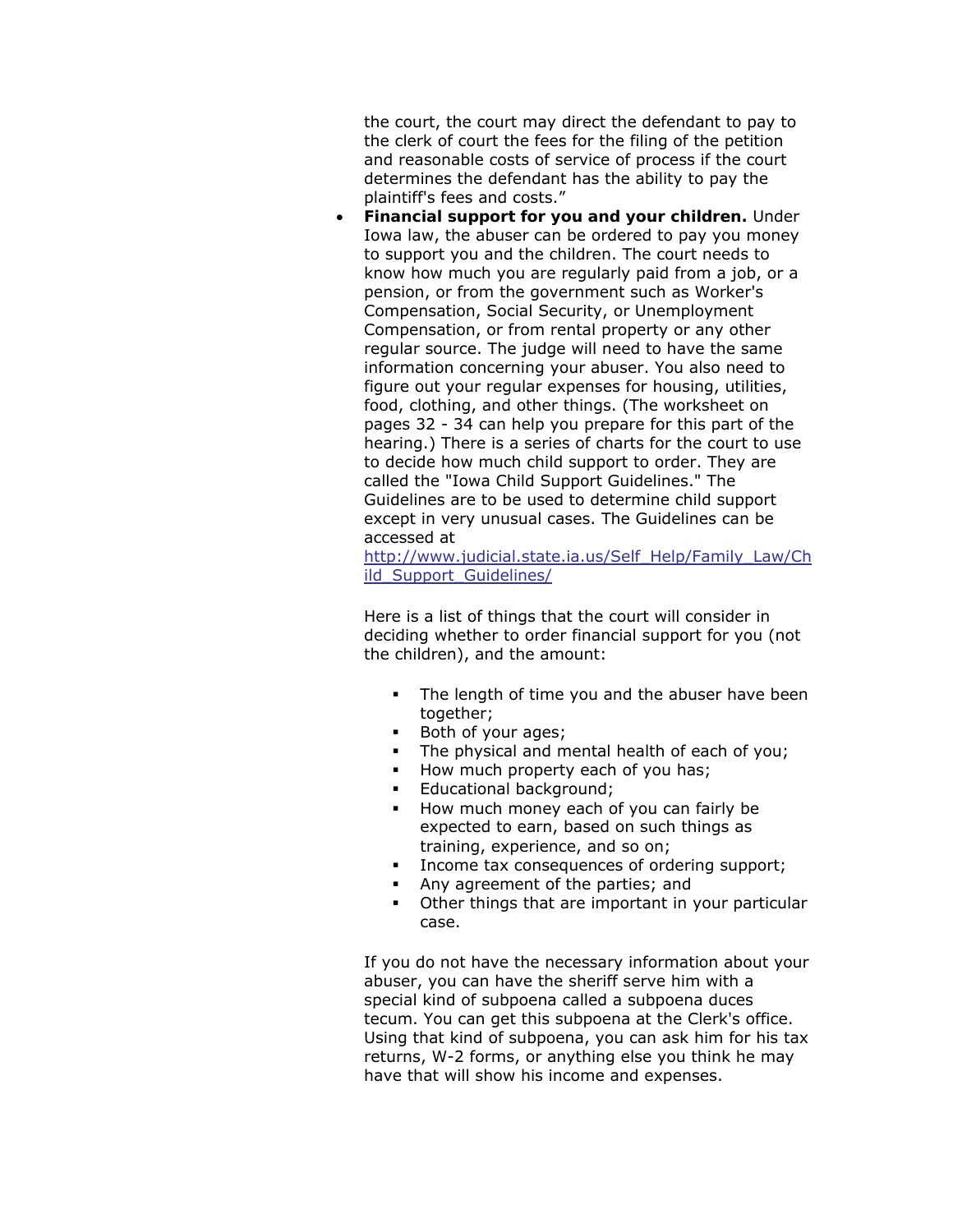- 3. **Your own testimony.** What you tell the court will be the foundation of your case, so you must be well prepared. For each incident of abuse, give the court as many details as you can. Use words that are comfortable for you. Start with the most recent event and work backwards. Focus on the abuse and NOT on the events leading up to the abuse. Here are some questions to help you to organize your thoughts:
	- What was the date and time of the abuse?
	- What did the abuser do? Be as specific as you can. For example, don't just say, "He hit me." It is better to say something like "He hit me ten times in the face and the neck and he cut my lower lip with the ring he wears on his right hand."
	- Approximately how many times were you hit, slapped, kicked, or otherwise harmed?
	- About how long did the attack continue? (Keep in mind that time is VERY difficult to estimate. Don't estimate time unless you have markers like what was on TV, or that you looked at a clock.)
	- What were your injuries from the assault? Again, be as specific as you can. Here is where the diagram (page 30 or 31) may be helpful.
	- Were you given medical treatment for the assault? When? By whom?
	- Were the police called? Who responded? What did they do?
	- Did you leave the home?
	- Are criminal charges pending?
	- Did you lose your job, or time from work or school?
	- Were any of your things damaged or taken by the abuser?
	- Were the children hit or threatened in any way? How?
	- Were the children aware of the assault? (Within sight or hearing.) Where were they? What did they do? (Such as crying, hiding, going to neighbors.)
	- Did the children suffer any later effects? (Such as school problems, nightmares, bedwetting, anxiety.)

If you were not physically abused, but you were threatened, here are questions to help you prepare:

- What did the abuser do or say that made you afraid that he would harm you?
- Did he have any weapon?
- Has he harmed you in the past?
- What was his emotional state? Was he angry? Was he drunk or using other drugs?
- What caused you to think he would carry out his threats?
- 4. **Some things to do to make the hearing go smoothly:**
	- Make a list of the people who know something about what happened, or the other issues. Get a subpoena served on them.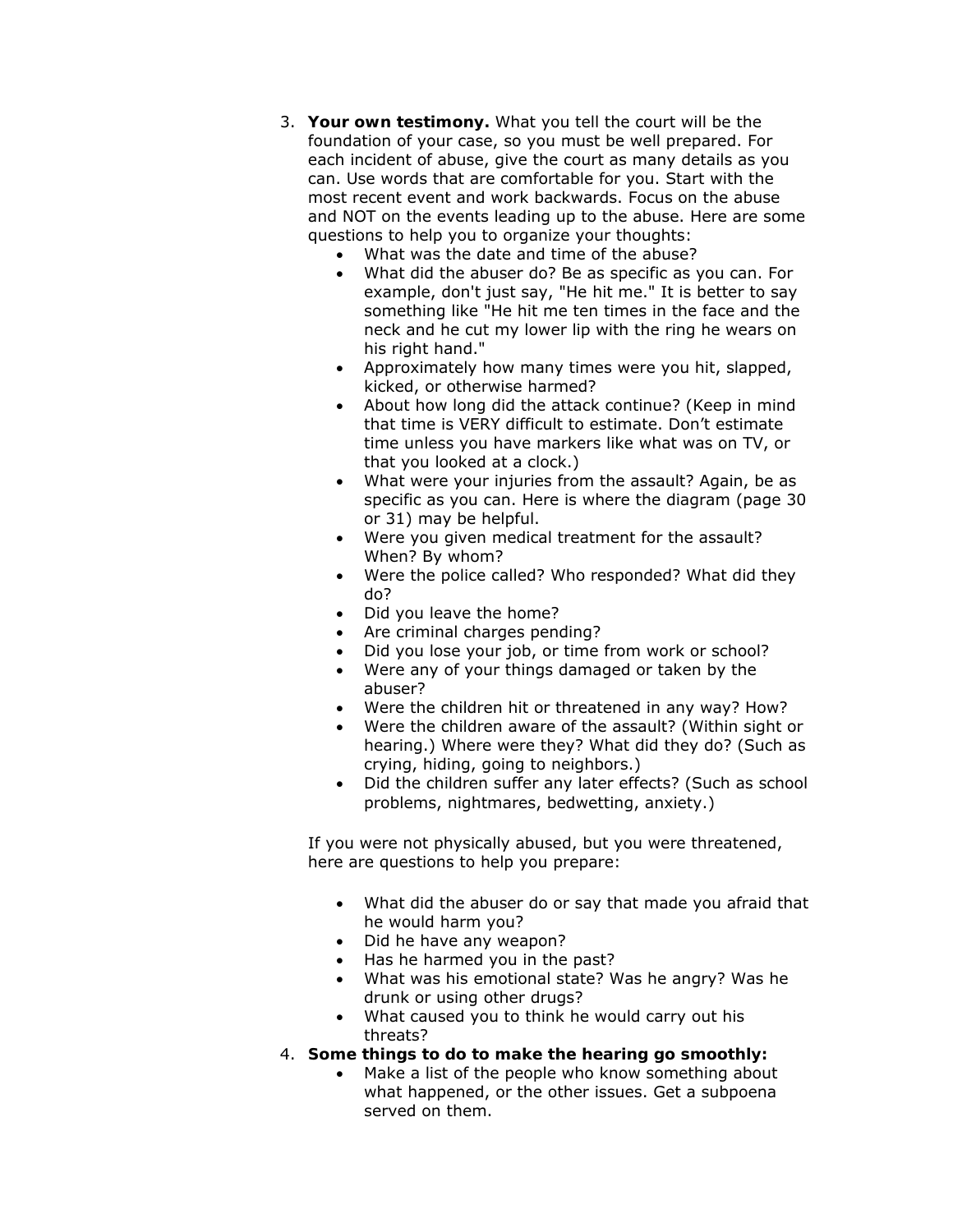- Make a list of the documents, records, or other things that help you to prove your case. Gather them.
- Make notes of *your own* testimony, with a list of dates and injuries and medical care and other details.
- Make notes about what each of the witnesses can say about the abuse or other issues.
- Put your notes in the order that you plan to use them during the hearing.
- Take your notes and documents to court with you.
- When you are talking in court, look at the judge or at a friend or advocate.
- Think ahead of time what questions you might ask the abuser or his witnesses. You may take notes during their testimony to help you form questions.

#### o **How is the hearing usually conducted?**

Every county and every judge will hold hearings in a little different way. If you have an advocate, she may know the procedure in your county, or before the particular judge. Otherwise, the Clerk of Court or judge can give you this information. For general ideas on how you should act in court, see "Tips on Courtroom Behavior" on page 28.

- 0. **Set-up of the courtroom.** Each courtroom is unique. All will have the following:
	- A place for the judge to sit. This is called the judge's "bench." It is usually on a raised platform to signify the respect we give to the court.
	- A place for the witness to sit while giving testimony. It is called the "witness stand," even though it is a chair.
	- A place for the parties (and the lawyers) to sit. Usually this is a table with chairs on the side facing the judge's bench. This is where you will sit, except when you are giving testimony. Depending on the courtroom, the abuser may sit at the same table with you or at a different table a few feet away.
	- Near the witness stand will be a place for the court reporter to sit and record the testimony.

If you or your advocate knows what courtroom will be used for your hearing, you may want to visit it before the date of the hearing. Your advocate also may know when other pro se hearings will be held, and you may want to see one.

1. **Order of proof.** The judge will ask you to start the hearing and present all of the witnesses and documents you have. Usually, you will want to give your testimony first and talk to the judge about what has happened, what you want and why. Go to the witness stand with your notes and documents. The judge will give you the oath. Then sit down and tell the judge about the abuse or the threat of abuse. When you have finished, the abuser or the abuser's lawyer will have the right to ask you questions. This is called "cross-examination." Be sure you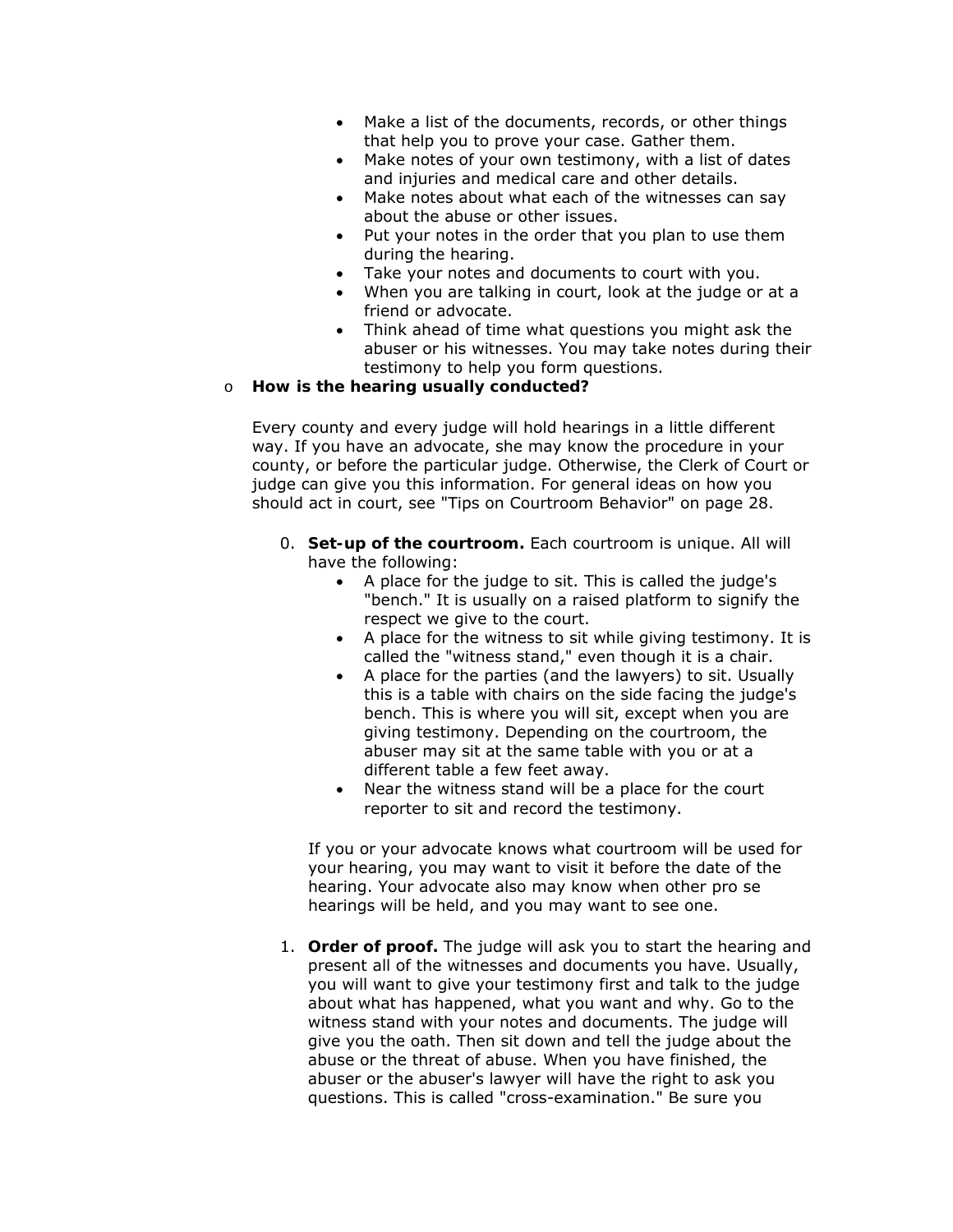answer truthfully and directly, and try very hard not to get angry or upset. After the abuser or his lawyer has asked you questions, you can again talk to the judge if you feel you need to offer some further explanation of some point brought out on cross-examination.

After you are done, go back to the table and call any other witnesses you have to the witness stand. First, you will ask the witness questions, then the abuser or his lawyer can ask questions, and then you may want to ask a few further questions to explain anything that came up in the crossexamination. Follow the same procedure for each of your witnesses. Give the court any documents or pictures while you are presenting your side. (See "Exhibits" on page 20.) Some judges may ask questions of you and the other witnesses.

After you have completed the testimony of all of your witnesses, the abuser presents his evidence. You have the right to cross-examine his witnesses and to challenge the accuracy of any of his documents. (See "Cross-examination" on page 21.)

After the abuser has finished with all of his evidence, the judge may ask you if you have anything else to say or any other witnesses or documents to present. If you do, follow the same procedure. The abuser also can present more evidence after you are done. Do not repeat the same evidence just to get in the last word.

These hearings may last from 30 to 60 minutes. The judge will appreciate it if you are well-organized and direct in your presentation, and if you are careful not to waste time or go over the same things several times.

2. **Exhibits.** Documents, records, affidavits, reports, diagrams (such as the diagram with marks of your injuries), or other physical things are called "Exhibits." If you have them, before you can make them a part of your proof, the judge or court reporter will give them a number or letter designation. For example, if you have a record from the hospital where your injuries were treated, the court will put a small sticker on it and write "Plaintiff's Exhibit 1" on the sticker.

If you have documents or photographs, you should ask the witness who knows about them to tell the court what they are and what they mean. For example, if you have photos of your injuries, you yourself would usually be the right person to tell the judge about them.

If the photos are not too clear, you may want to ask another witness who actually saw your injuries to look at the photos and tell the court what he or she saw on your body.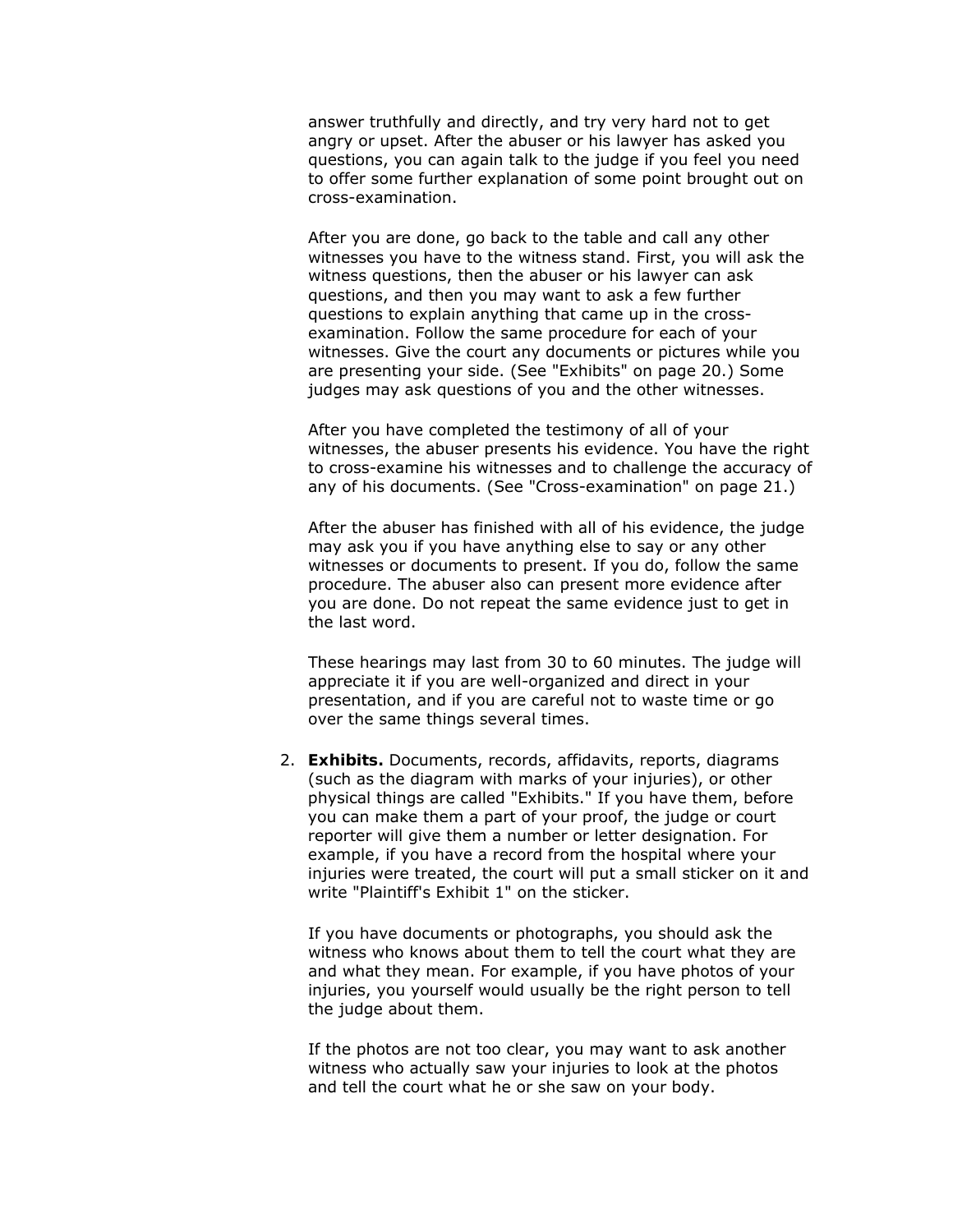## **3. Cross-examination:**

- If you are being cross-examined, by the abuser or the abuser's attorney, remember these things:
	- **Be truthful;**
	- Do not exaggerate;
	- **Make sure you hear and understand the question** before you answer it;
	- **Answer the question and stop talking;**
	- If the question can be answered with a yes or no, do so;
	- Try not to get angry or upset with the questioner.
- **If you are the person doing the cross-examination,** remember these things:
	- This is the time to ask questions, not to respond to the witness with testimony of your own.
	- Do *not arque* with the witness;
	- **If the witness seems to be lying, try to figure out** why and ask questions that might let the court know why the witness may not be telling the truth;
	- **Remember that the way lawyers and courts look** on television is not very much like real life.
	- Do not ask the witness to just repeat what he/she said during the direct examination; and
	- Do the best you can and then STOP.
- 4. **Objections to evidence.** Court proceedings are conducted under certain rules of evidence. The rules of evidence are not too strict in proceedings like this, but if there is a lawyer on the other side, your presentation of evidence may be interrupted by objections. If the judge "overrules" the objection, you may proceed with the question, or use the document. If the judge "sustains" the objection, you should not answer the question or continue with that part of your statement.

## **V. WHAT DO I DO AFTER I GET AN ORDER FROM THE JUDGE?**

#### o **Enforcing your protective order**

When the Court signs a protective order under Chapter 236 (or an injunction) the Clerk of Court will give you a copy. You should keep this copy with you at all times, in case you need to show it to the police. You should also make copies for your children's school or daycare, your place of work, or other places you or members of your family regularly go.

The Clerk also must provide a copy of this protective order to the police who operate "911." All law enforcement centers in Iowa and other states can find out about your order by checking a computerized registry.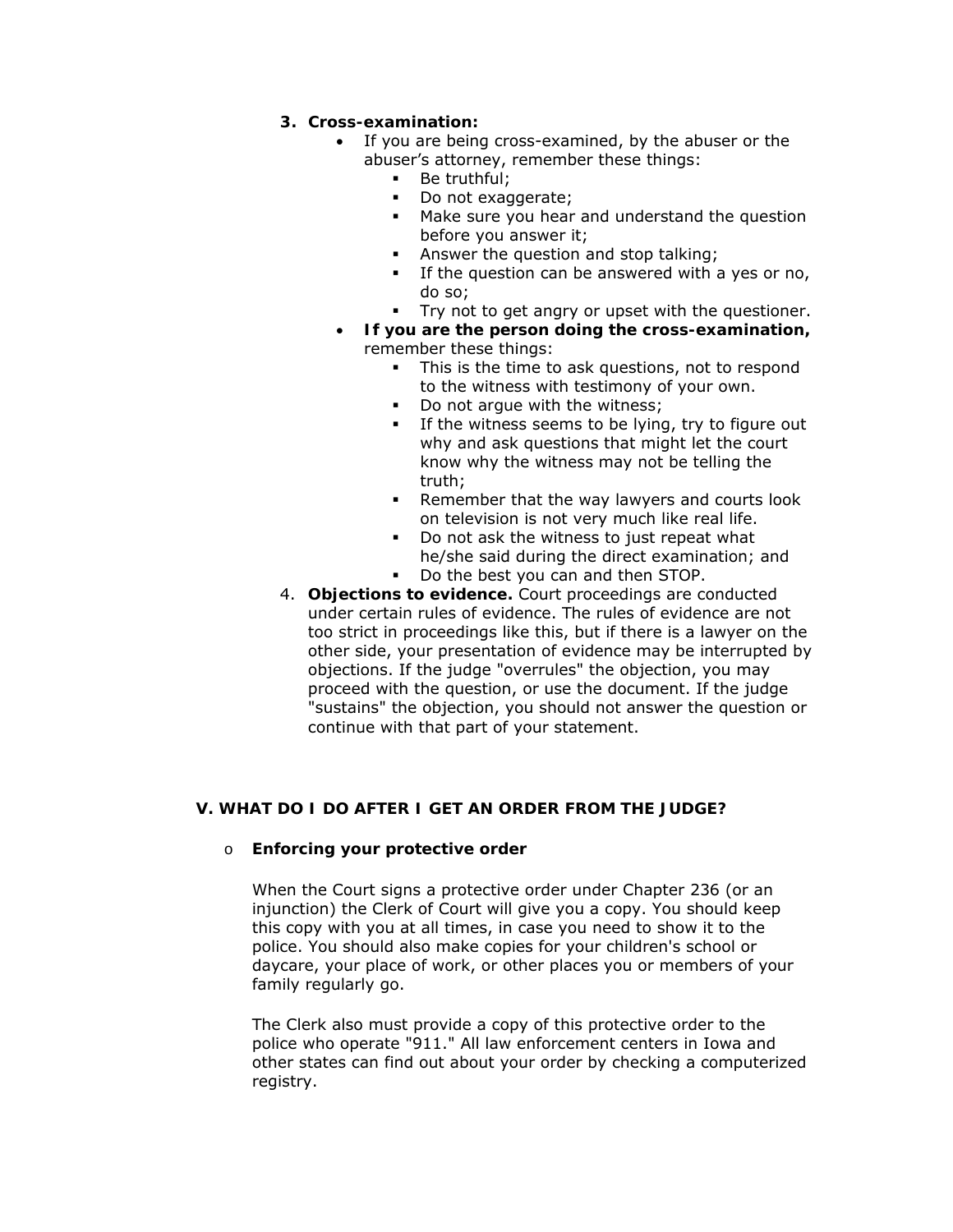If the abuser disobeys the judge's protective order--such as by calling you or by coming over when he has been ordered not to--you should telephone the police or the county sheriff immediately. The police are supposed to investigate your call. They will decide whether they believe that the abuser violated the order. If the police decide that he has, THEY MUST ARREST THE ABUSER RIGHT AWAY, AND TAKE HIM TO JAIL. THE ABUSER SHOULD STAY IN JAIL UNTIL HE SEES A JUDGE.

If you do not call the police, or if you call them but they do not arrest him, you can still take action to enforce the order. If you believe that the abuser disobeyed the order, and especially if you are afraid of him, you should go to the courthouse and tell the Clerk of Court that you want to "start contempt proceedings" against the abuser. The clerk can give you some forms to fill out to start this contempt action. You may have to see a judge to tell him or her what happened and show him or her your papers so that the judge can decide whether to go forward with the case.

Before the court will punish the abuser for disobeying the court order, another court hearing will have to be held. The abuser will be given notice of the time and date of this hearing and why it is being held by having the sheriff or judge serve him with another set of papers.

Whether you have an attorney, or you act as your own attorney, YOU MUST ATTEND THIS HEARING. If you do not, the contempt action will probably be thrown out. If you are acting as your own attorney, it is your job to prove that the abuser disobeyed the court's order. You can do this by proving that he called you, bothered you at work, assaulted you again, or did something else he was not supposed to do. The same suggestions that were made in the portion of this booklet on proof at the first hearing apply here as well. Prepare ahead of time. Bring witnesses, such as the police who came to your house, or exhibits, such as the police report. Tell the court what happened to you. Prepare to ask questions of the abuser or his witnesses.

The abuser will probably have an attorney represent him at this hearing. If he can't afford one, the court can arrange to have his attorney's fees paid for with public money. (This is because he may go to jail if the court holds him in contempt of court for disobeying the order.) Because the abuser will have an attorney, YOU SHOULD MAKE EVERY EFFORT TO FIND AN ATTORNEY TO REPRESENT YOU AT THIS HEARING. Call the domestic violence program nearest you, the Legal Aid office which serves your area (see the list on page 36), or the Clerk of Court and ask them to help you find one. The County Attorney also has the authority to help you with contempt hearings (Iowa Code section 236.3B).

#### o **Extending your order**

As of July 1, 1999, you can ask the court to extend your order for an additional year. If the court grants it, you can have your order extended for periods of one year without limitation. You do not have to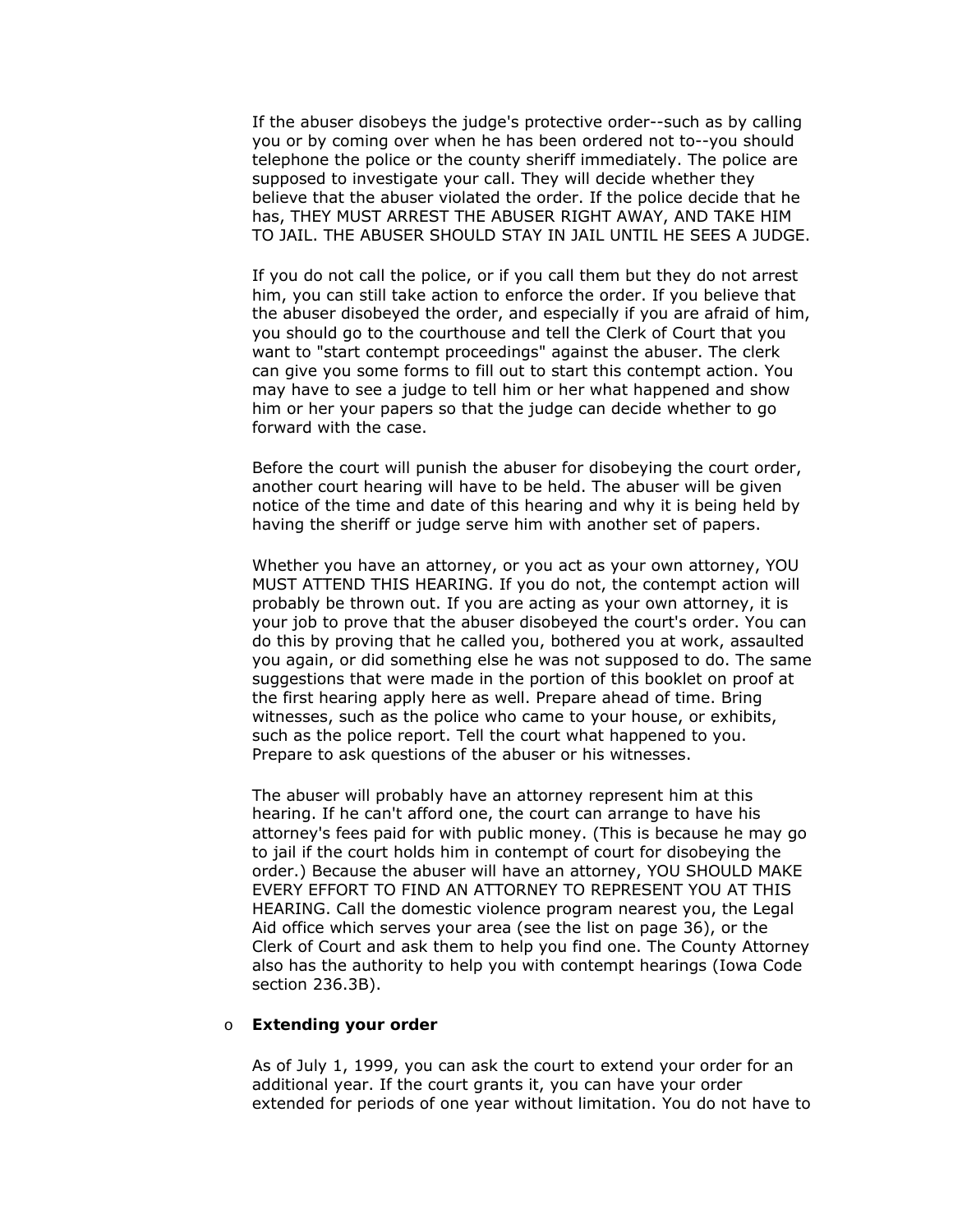have lived with the abuser since the order was issued in order to apply for an extension.

To extend your order, you need to fill out the "Request to Cancel or Change a Chapter 236 Protective Order". This form is available at the County Clerk of Office (the same place where you filed your original petition). The form can also be accessed at [http://www.judicial.state.ia.us/Self\\_Help/Family\\_Law/Child\\_Support\\_Gui](http://www.judicial.state.ia.us/Self_Help/Family_Law/Child_Support_Guidelines/)

[delines/](http://www.judicial.state.ia.us/Self_Help/Family_Law/Child_Support_Guidelines/)

 You must submit this form to the court before your order expires. When filling out the request you should check the box marked "Change the court's order regarding other provisions in the Protective Order" and write in "extend order for another year."

The judge will set a hearing to consider your request. The abuser will be informed about the hearing and will be allowed to present evidence. You will need to prove that the abuser still poses a risk to you, people you live with, or members of your immediate family. To prepare for the hearing, review "What is proof?" on page 13, "Your own testimony" page 18, "Some things to make the hearing go smoothly" page 18, "How is a hearing usually conducted?" page 19, "Exhibits" page 20, "Cross-examination" page 21, and "Objections to Evidence" page 21.

#### o **What if I travel outside Iowa or move to another state?**

You should keep your protective order with you at all times, especially when you are out of state. If the abuser bothers you in another state, the police may have to verify either the validity of the order or the terms and conditions of the order before taking action.

You also should record the names and telephone numbers of the sheriff's office or police department in Iowa that has a copy of your order on file, and of the court that issued the order.

Federal law says that each state or tribal court must enforce your order as if that state had issued it. Many states have laws or rules about how to enforce out-of-state protective orders. These rules are not the same in every state. In most places, having your order enforced is not difficult if you know the rules.

You can find out how to get your order enforced by calling a domestic violence program, the court clerk, or the local prosecutor where you are. If you do not know how to contact a domestic violence program, you can call the National Domestic Violence Hotline at **1(800) 799- 7233 (voice), 1 (800) 787-3224 (TTY)**.

There are still some people who may not be familiar with this law. You may need to get an attorney or an advocate from a domestic violence program to help you get your order enforced.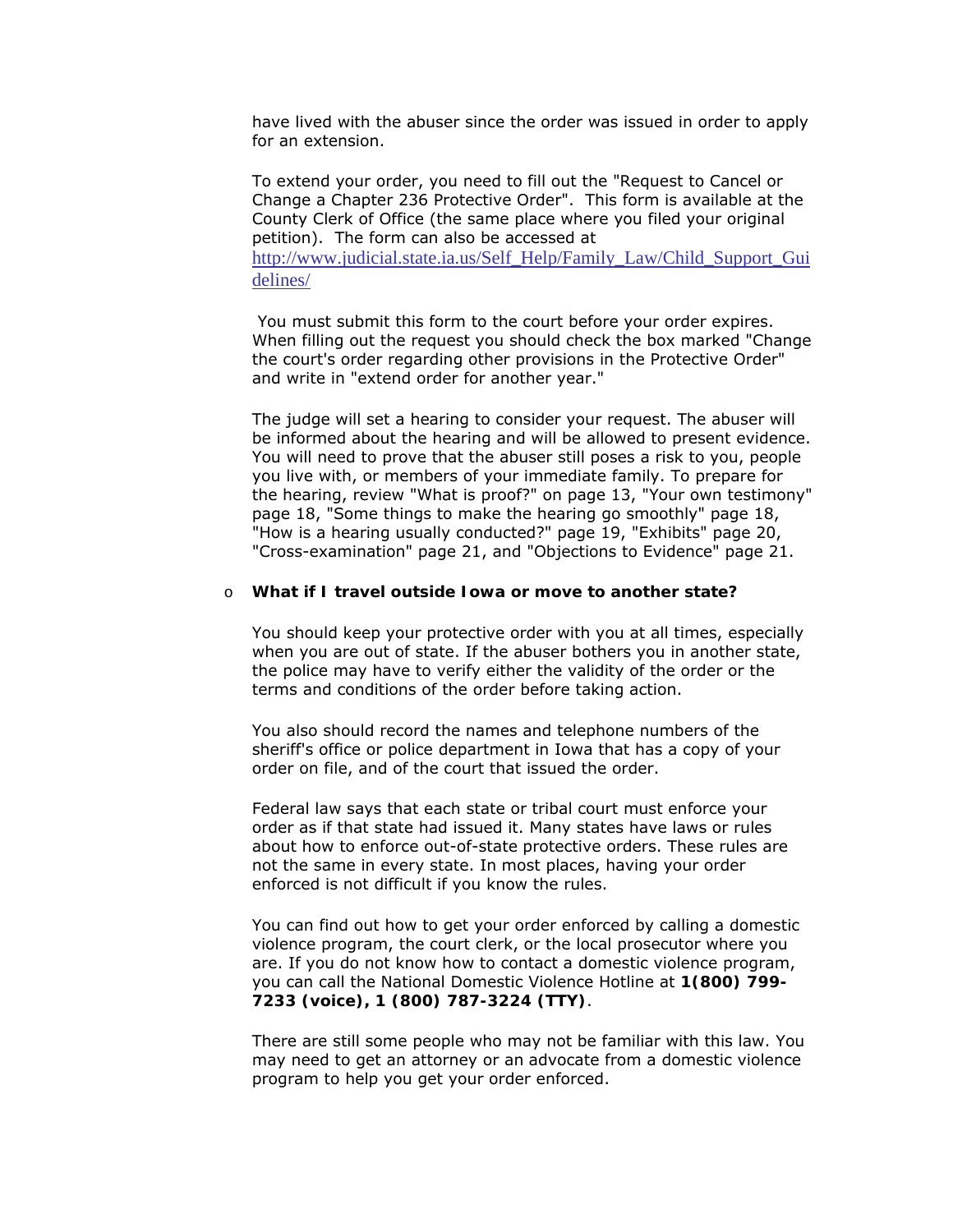You will need a certified copy of your order. A certified copy has a statement on it that says it is a true and correct copy of the court document, and is signed or initialed by the court clerk. You can get one from the court clerk where you got your order originally. If you no longer live in that area, your court clerk, domestic violence advocate, or attorney should be able to help you get a certified copy.

#### **VI. CONCLUSION**

No one deserves to be abused. This booklet describes only one of the ways in which you can do something to protect yourself. There are many others. Use the resources available through the Domestic Abuse Hotline, your local battered women's shelter, the police department, your friends, family, religious community, and this booklet to get out of the abusive situation and to get on with your life. Start today to take action to protect yourself. Many people are ready to help you.

## **DEFINITION OF TERMS**

**AIDING AND ABETTING:** A crime charged against a person who assists another in committing a public offense (such as violating a protective order). A person can be found guilty of aiding and abetting even if the person who was responsible for the crime is found not guilty.

**BATTERER'S EDUCATION PROGRAM**: A weekly program (for 14 to 24 weeks) run by the probation office, which an abuser must complete if a judge orders him to do so. The program gives the abuser a chance to see how he abuses, why he does, and what he can do to change. There is no guarantee that the program will stop the abuse. The domestic violence program nearest you can give you more information.

**BURDEN OF PROOF**: The plaintiff has the "burden of proof." The burden of proof is the duty to prove that the abuse happened and that the judge should issue an order. A party usually meets the burden of proof by introducing sworn testimony of witnesses or by introducing exhibits (see **EVIDENCE**).

**CONTEMPT OF COURT**: The failure or refusal of a party to obey an order of the court, or an injunction of the court. Someone found in contempt of court can by punished by fine or a jail term, or both.

**COURT REPORTER**: Someone who makes a complete record of everything said at a hearing.

**DEFAULT**: The abuser may not show up at the courthouse for the hearing after he was given notice to do so. He may have "defaulted." Usually the judge will grant all the requests that you made. This is called a "default judgment."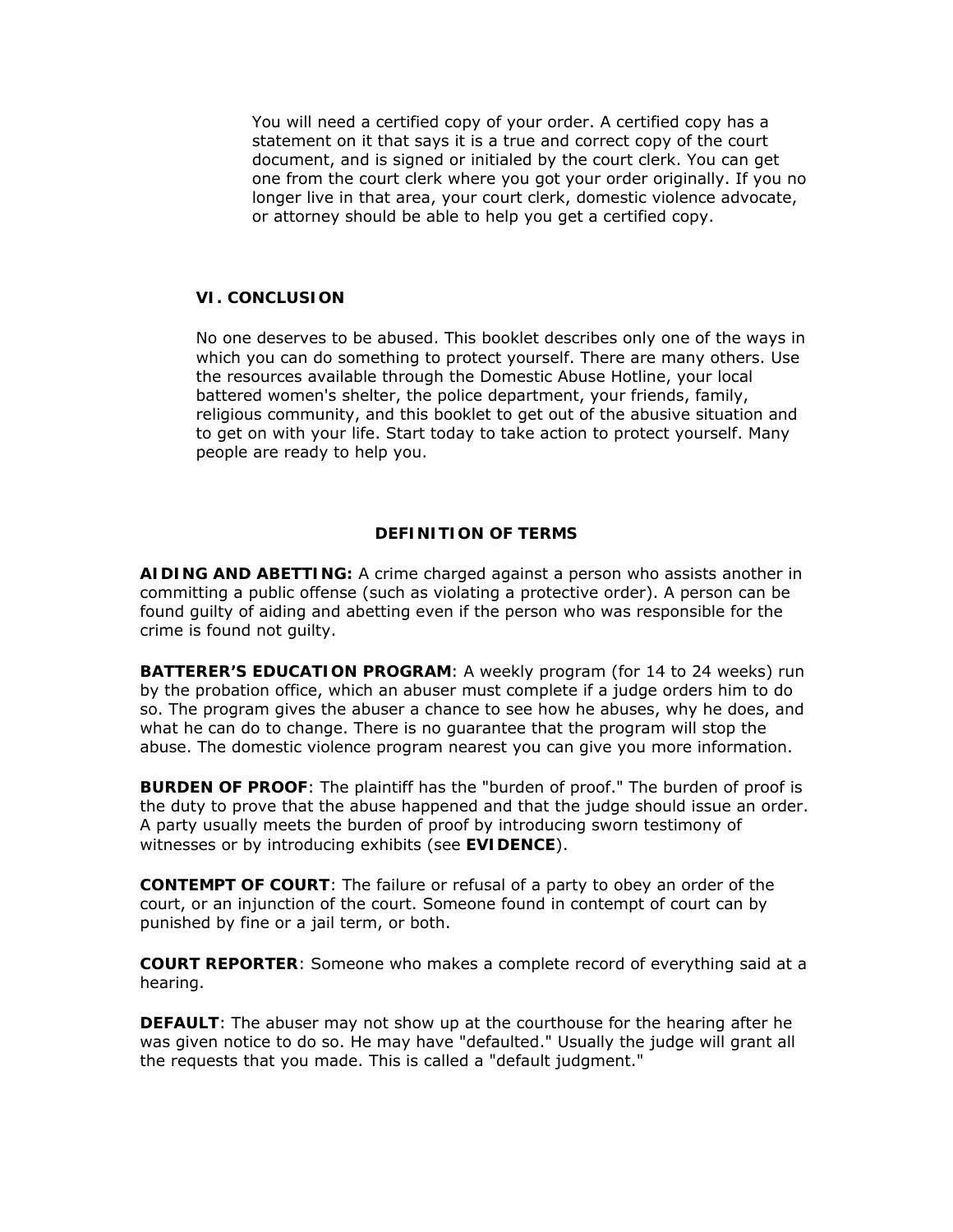**DEFENDANT**: The person against whom the lawsuit is brought. The person who did not ask for a protective order. In this booklet, we have referred to the defendant as the "abuser."

**EVIDENCE**: All types of proof, which a party may present under certain legal rules at a hearing or trial. Testimony of witnesses, documents, records, pictures, exhibits, and so on may be evidence. You present evidence to persuade the judge that that you should win the case.

**EX PARTE**: It is called an "ex parte proceeding" when the plaintiff files a petition asking for temporary protection before the abuser gets official notice from the court, and the judge issues an order without listening to both sides of the case.

**HEARING**: The time when the parties present evidence to the judge so that the judge can decide whether to give the plaintiff what is requested. Hearings may be **EX PARTE** (see above). Hearings also may be adversarial--that is, with both parties present in the courtroom presenting evidence and cross-examining each other's witnesses.

**INJUNCTION:** A court order which requires the abuser to stay away, leave the house, pay money, visit the children under set conditions, etc. A person may be held in contempt of court for violating an injunction.

**NOTARY or NOTARY PUBLIC:** Someone who has the authority to show that you signed a statement or document. A notary may be found at the courthouse and at many banks.

**NOTICE**: When a person is given information about a fact, usually that legal action may be taken against him, he has "notice." For example, when an abuser is given your application for a protective order and the court's order setting the time for a hearing by a sheriff, he has been given "notice." (See **SERVICE OF PROCESS.**)

**ORDER**: A command or direction of a judge, in writing.

**PETITION**: The first paper filed with the Clerk of Court by a plaintiff in a lawsuit. The petition contains your statement describing abuse and asking the court to issue a protection order. This petition will be given to the abuser so that he can prepare a defense.

**PLAINTIFF**: The person who starts the lawsuit, usually to ask the court to order certain things he or she is entitled to by law. The plaintiff is the person who must prove the facts in a lawsuit.

**PRO SE**: This is a Latin term meaning "for oneself." Persons have a constitutional right to act as their own lawyers in court, to go pro se. On July 1, 1991, Iowa's domestic abuse law (Section 236.2(5) ) was changed to clarify this right. Section 236.3A makes exercising this right easier by ordering the Attorney General's office to print forms which pro se plaintiffs can use. Clerks of court in each county courthouse must give them to plaintiffs at no cost. Samples of the forms are included at the back of this booklet.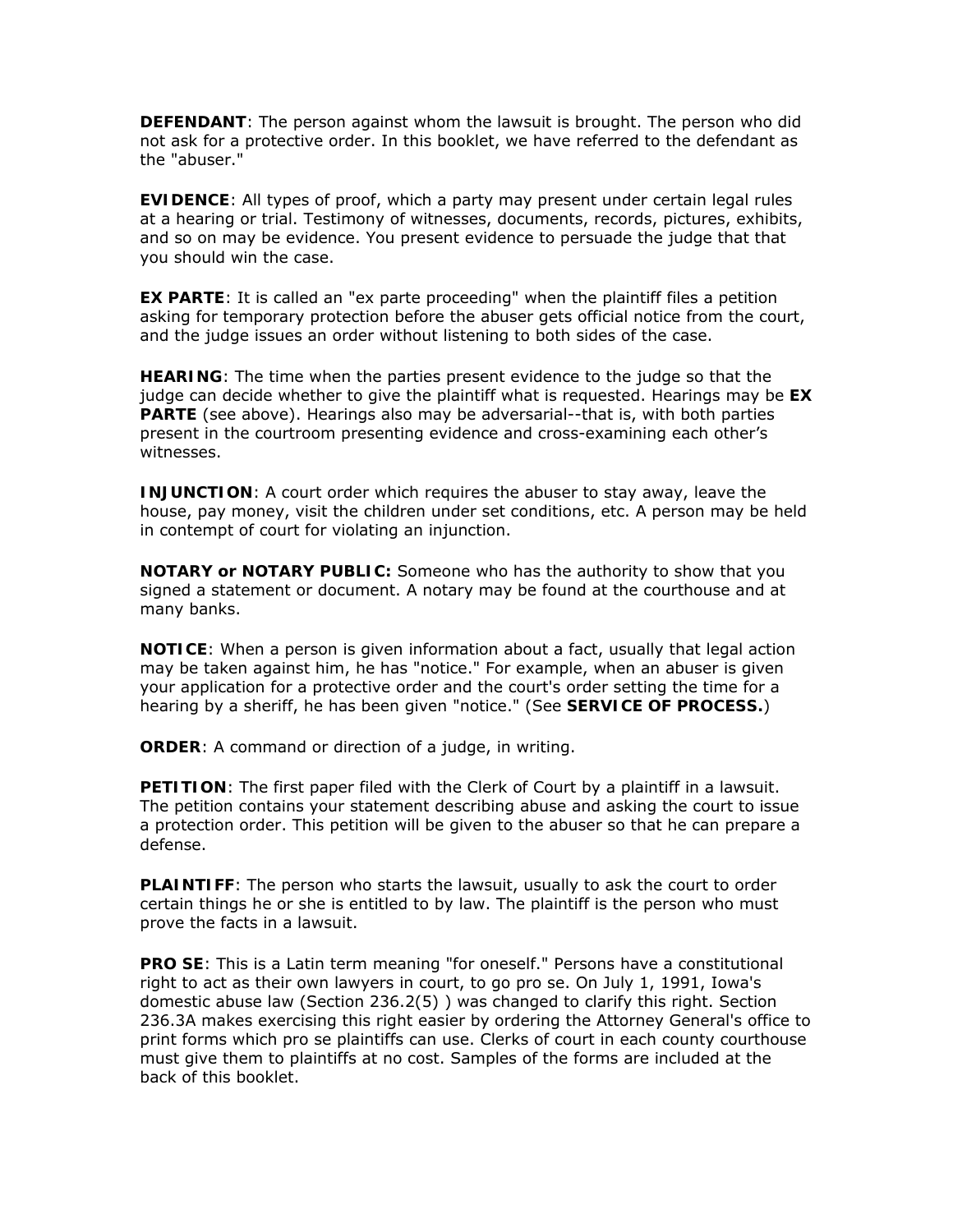**PROTECTIVE ORDER**: An order of a court to protect a person from certain conduct, such as harassment, assaults, or threats. Under Iowa's domestic abuse law, the order may also direct the abuser to leave the house, to pay money for child support, and do other things to prevent domestic abuse. The order may determine child custody and visitation while the order is valid.

**Temporary order**: Issued the same day you file the petition asking for protection. Good until the time of the court hearing, normally within 15 days of the day the temporary order is issued.

**Permanent order**: Issued at the end of the hearing. At the hearing, you prove abuse took place and the abuser has a chance to prove abuse didn't take place. Good for up to one year and may be extended for a year at a time, indefinitely.

**Emergency order**: Issued at night or over a weekend when the courthouse is not open. Good for 72 hours.

**RESIDENCE**: Place where one actually lives.

**SERVICE OF PROCESS**: For protective orders to take legal effect, they must be given to the abuser. Service gives the abuser **NOTICE** (see above) that a domestic abuse action has been started against him and lets him know what the court has ordered.

**Process**: The legal papers (here, the petition, affidavit, orders) filed with the court in a lawsuit which the party is entitled to have.

**Service**: Delivery of court documents to the party, usually (but not necessarily) by the sheriff, or other person whose business it is to "serve" papers. The sheriff may require you to provide information about the abuser's whereabouts (for example, address, work place, and hours) to assist the sheriff in finding the abuser.

**SUBPOENA**: A legal paper directed to a witness, telling him or her to appear at a specific date and time to testify.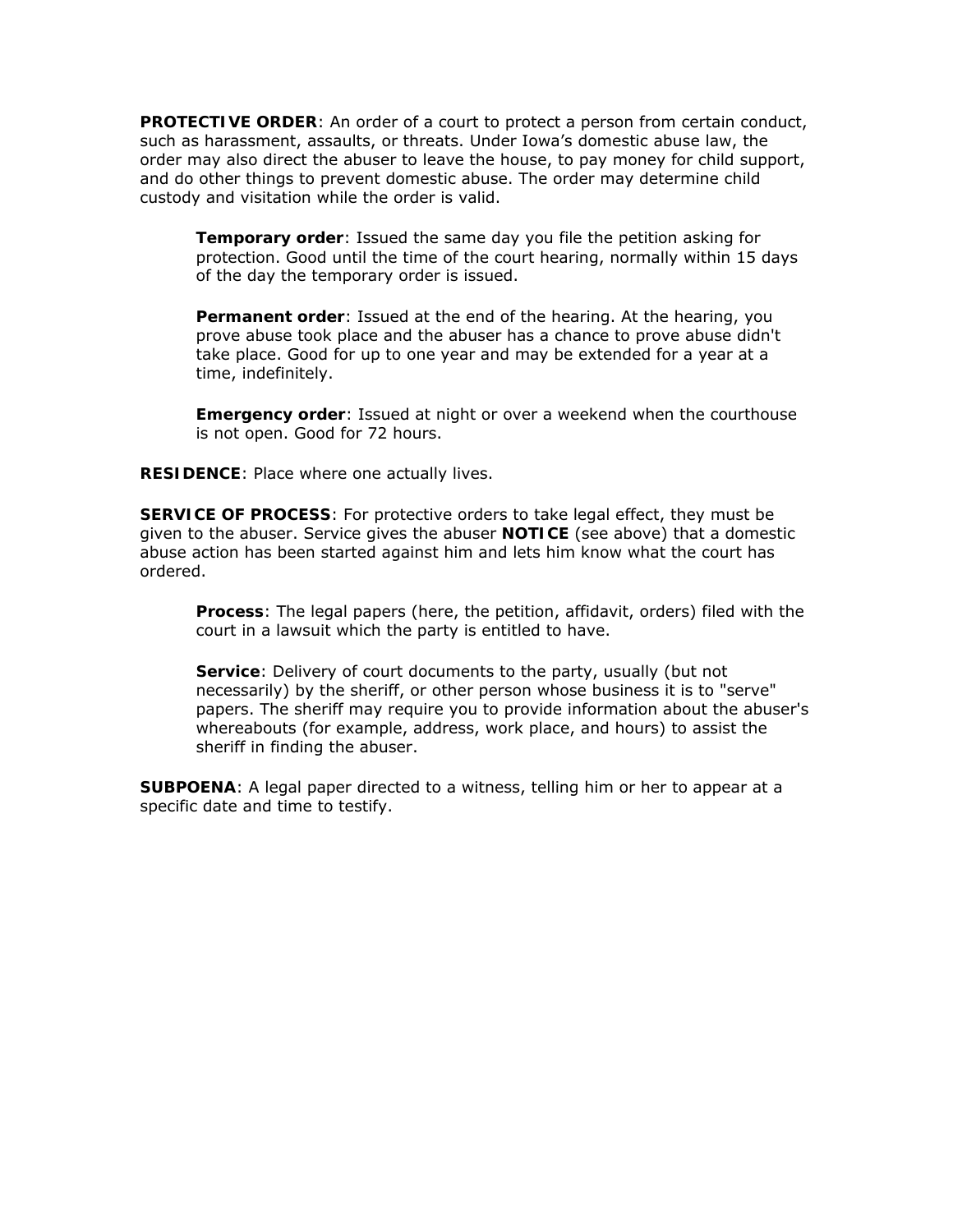## **CHECKLIST FOR THE HEARING ON A PERMANENT ORDER**

- 1. Prove that you have a relationship with the abuser:
	- Married, divorced, or separated; OR
	- Living together; OR
	- Related by blood (relatives) or by affinity (in-laws, adoption); OR
	- Lived together within the last year and were in an intimate relationship, or related by blood or affinity; OR
	- Are the parents of the same child under 18 years of age.
- 2. Prove that you were abused by the abuser:
	- Specific times that you were assaulted or threatened.
- 3. Prove that you or the abuser live in the same county as the courthouse where you filed your papers. Use your own testimony or documents.
- 4. Prove your money situation:
	- Child support;
	- Spouse support.
- 5. Prove who should get to stay in the house.
- 6. Prove child arrangements:
	- Custody and visitation;
	- What arrangements you want;
	- Why your arrangements are a good idea.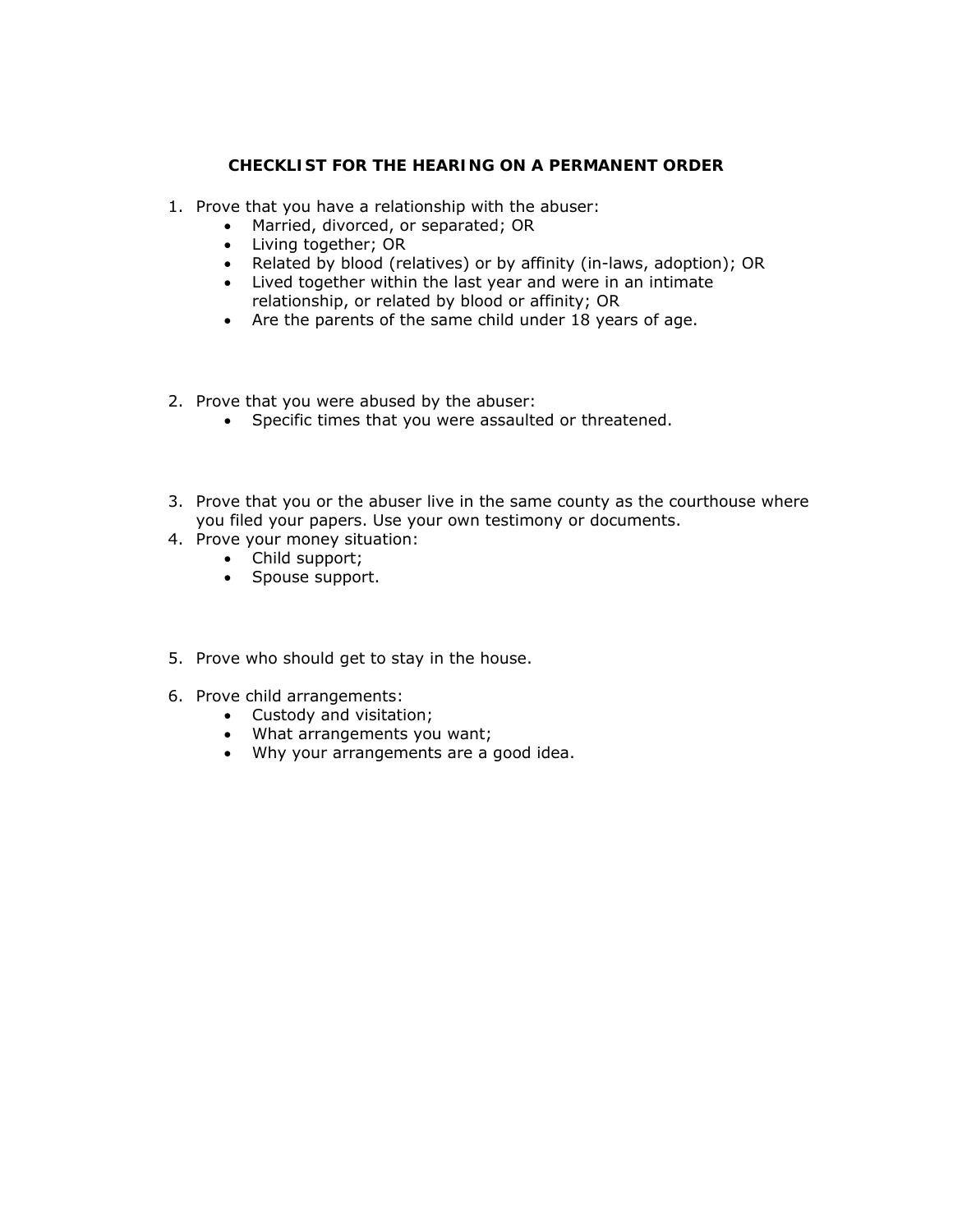## **TIPS ON COURTROOM BEHAVIOR**

- 1. You must be on time for your hearing. Check with the court administrator for the location of the hearing.
- 2. A neat appearance in court is important. It shows respect for the court.
- 3. It is not a good idea to bring children to the hearing. Arrange for someone to look after your children while you are at the hearing. If you do bring them, the judge may not permit them in the courtroom. However, if any of your children are going to give testimony, you will want to bring them with you.
- 4. Review your petition before the hearing. Be familiar with your petition. Stick to the facts--don't ramble when offering evidence to support your request. Tell the truth.
- 5. Enter the courtroom and find a seat. If the abuser sits next to you, it is your right to take another seat and to receive help from court staff in keeping the abuser away from you.
- 6. Stand when the judge enters.
- 7. Sit down only after the judge or clerk instructs you to.
- 8. The judge usually will announce your case.
- 9. The judge will ask you questions. If you don't understand a question, say so. Don't answer until you fully understand the question.
- 10. If you don't know an answer, say so. Do not be afraid to admit that you don't know something.
- 11. Take your time when answering questions. Give each question as much thought as you need to understand it and formulate your answer. Explain your answer if needed.
- 12.Be direct with the judge. The judge will not appreciate evasiveness.
- 13.Be courteous. Never interrupt the judge or anyone else during the hearing. If something needs to be clarified, wait until it is your turn to testify or ask to make a clarification at the end of the hearing. Stop speaking instantly if the judge interrupts.
- 14.Be sincere. Don't be sarcastic or appear dissatisfied with the judge or the other side.
- 15.Be serious in the courtroom. Avoid joking and wisecracks. Testifying is a very serious matter and not one to be taken lightly.
- 16. If you are stating dates, times, and places, etc., be exact. If you cannot be exact, make it understood that you are only estimating.
- 17.Speak clearly and distinctly, using words, phrases, and terminology that you understand.
- 18.Keep your hands away from your mouth and do not chew gum. Speak clearly and loud enough so the judge and court reporter can easily hear you.
- 19.Always answer verbally so your answer can be properly recorded. For example, do not nod your head to indicate yes.
- 20.When the judge is asking you questions, try not to look to your advocate or attorney for help. If you appear to require help with your testimony, it could jeopardize your credibility and sincerity.
- 21.Avoid laughing or talking about the case in the hallway or restrooms of the courthouse in such a way that the other party and counsel and witnesses for the other party may see you or hear you.
- 22.Be especially respectful of the judge. Always address the judge as "Your Honor." Never argue with the judge, or the other side. Stay calm. Do not lose your temper; this may cause the judge to lose respect for you.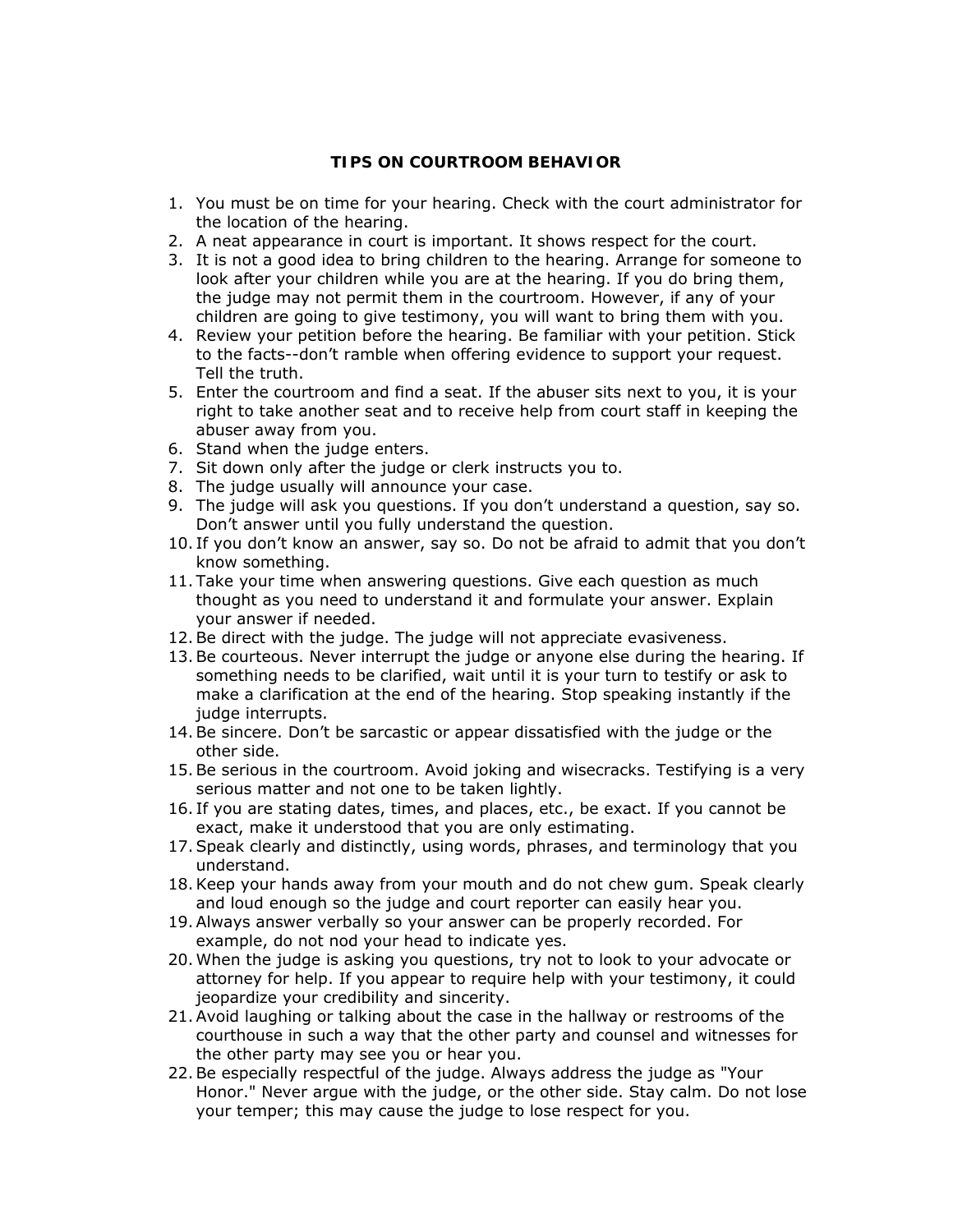- 23.Bring the following to the hearing: police reports about the abuse; doctor's statements; pictures of the abuse; clothing torn during the most recent act of abuse; any prior protection order; any witnesses of abuse; and anything else that you believe will show that the abuser abused you.
- 24. Now go back and reread these suggestions so that you will have them firmly in your mind. They do not need to be memorized.

Written by Barbara J. Hart, Legal Counsel to the Pennsylvania Coalition against Domestic Violence, and appearing in *SEEKING JUSTICE: Legal advocacy Principles and Practice,* 1993. Reprinted with permission.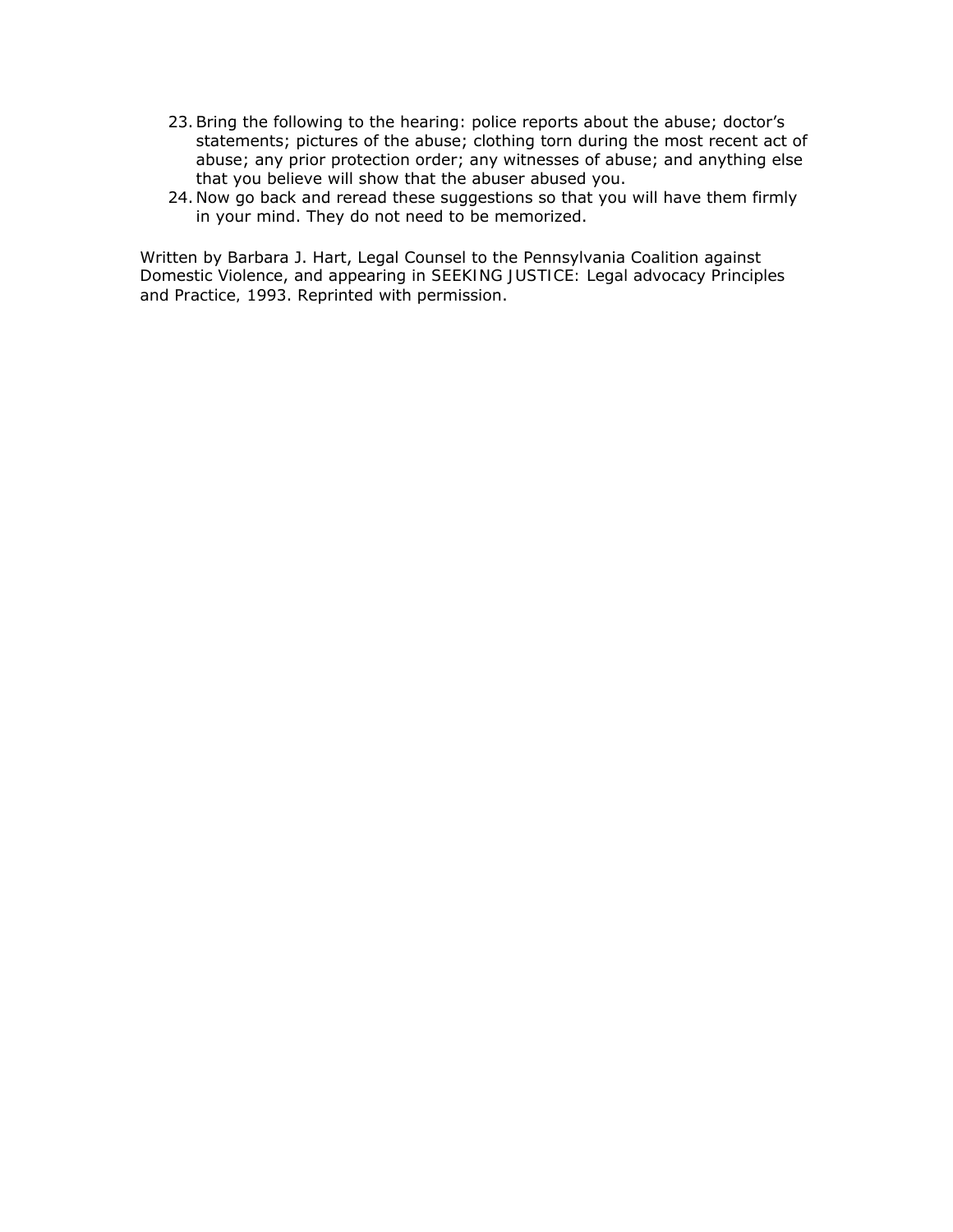## **INJURY MAP -- FEMALE**

- 1. Mark on this injury map the locations of the most recent injuries caused by the abuser.
- 2. Mark only those injuries for which you can give *approximate* dates and descriptions of how they occurred.
- 3. For each injury marked,
	- a. Put the date on which it happened next to the mark;
	- b. Be prepared to describe how you got the injury in detail.
- 4. Bring the original to court to give the judge. If possible, also bring two xerox copies--one for you to keep and one to give the abuser.



[\(click to download injury map: 66KB\)](http://www.judicial.state.ia.us/families/domviol/female.pdf)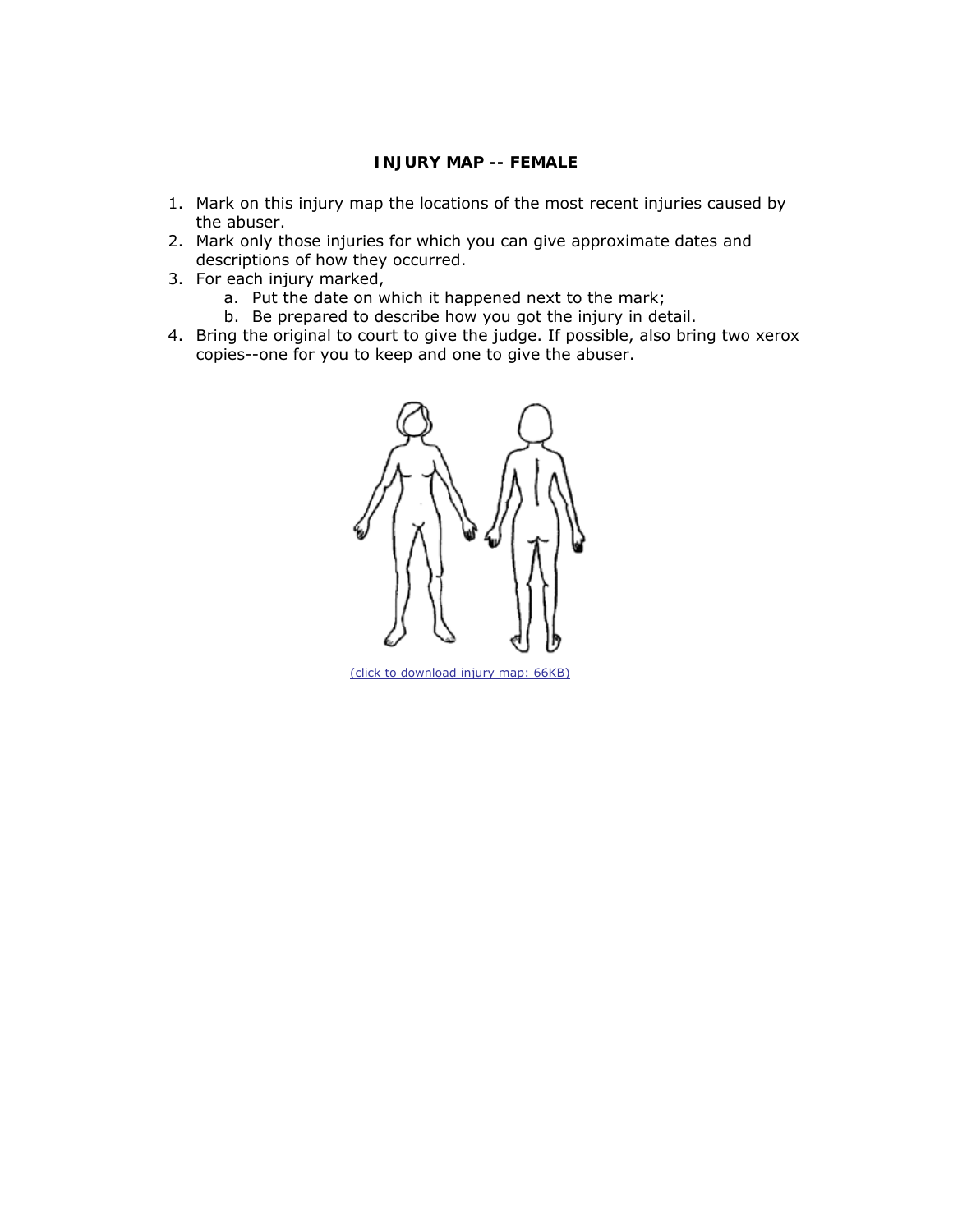## **INJURY MAP -- MALE**

- 1. Mark on this injury map the locations of the most recent injuries caused by the abuser.
- 2. Mark only those injuries for which you can give *approximate* dates and descriptions of how they occurred.
- 3. For each injury marked,
	- a. Put the date on which it happened next to the mark;
	- b. Be prepared to describe how you got the injury in detail.
- 4. Bring the original to court to give the judge. If possible, also bring two xerox copies--one for you to keep and one to give the abuser.



[\(click to download injury map: 65KB\)](http://www.judicial.state.ia.us/families/domviol/male.pdf)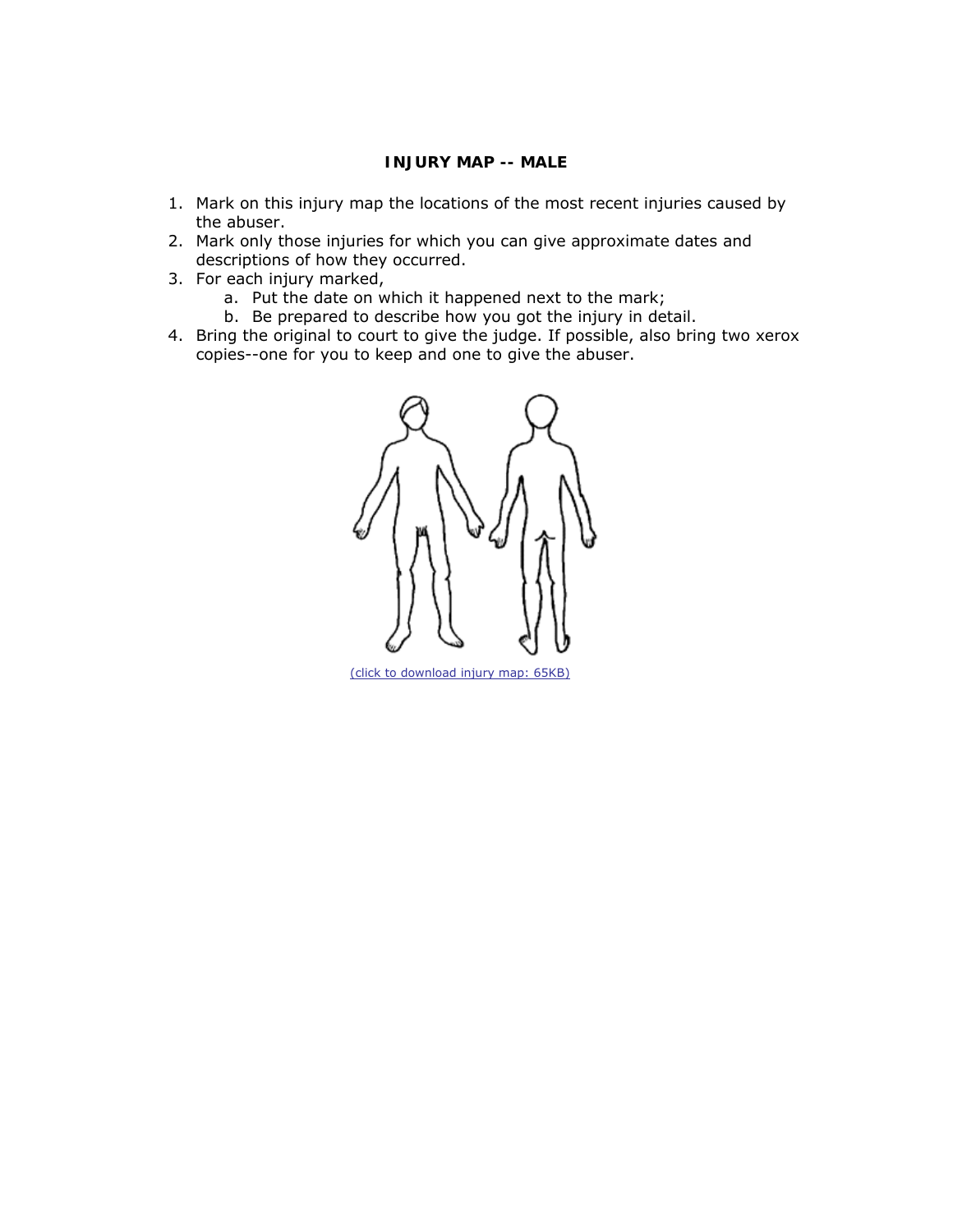USE THIS WORKSHEET TO REQUEST THAT THE DEFENDANT PAY FINANCIAL SUPPORT TO THE PLAINTIFF:

1) WHEN PLAINTIFF REQUESTS THAT THE DEFENDANT PAY FINANCIAL SUPPORT TO THE PLAINTIFF. (FILL OUT PARTS I AND II.) (Section 236.5(e)). YOU NEED TO USE THIS WORKSHEET FOR CHILD SUPPORT.

# **Part I INCOME AND EXPENSES**

| (1) Salaries, wages, etc. Plaintiff receives each month.<br>(Include FIP and other support. Plaintiff should<br>not include income which is no longer available<br>as a result of filing for a protective order.)                |  |
|----------------------------------------------------------------------------------------------------------------------------------------------------------------------------------------------------------------------------------|--|
| TOTAL                                                                                                                                                                                                                            |  |
| (2) Cash, bank accounts, stocks and bonds.                                                                                                                                                                                       |  |
| $\sqrt{2}$ . The state of the state of the state of the state of the state of the state of the state of the state of the state of the state of the state of the state of the state of the state of the state of the state of the |  |

(Do not include funds which are no longer available as a result of filing for a protective order.)

| Savings               |  |
|-----------------------|--|
| <b>CD<sub>S</sub></b> |  |
| Checking              |  |
| Other bank accounts   |  |
| Stocks and bonds      |  |
|                       |  |

#### TOTAL \_\_\_\_\_\_\_\_

(3) Monthly living expenses</FONT.< td>

| Rent/housing<br>Food    |  |
|-------------------------|--|
| Medical/dental          |  |
| Clothing/laundry        |  |
| Car and transportation  |  |
| Utilities and telephone |  |
| Child care              |  |
| Other                   |  |
|                         |  |
|                         |  |

 $\mathcal{L}=\mathcal{L}$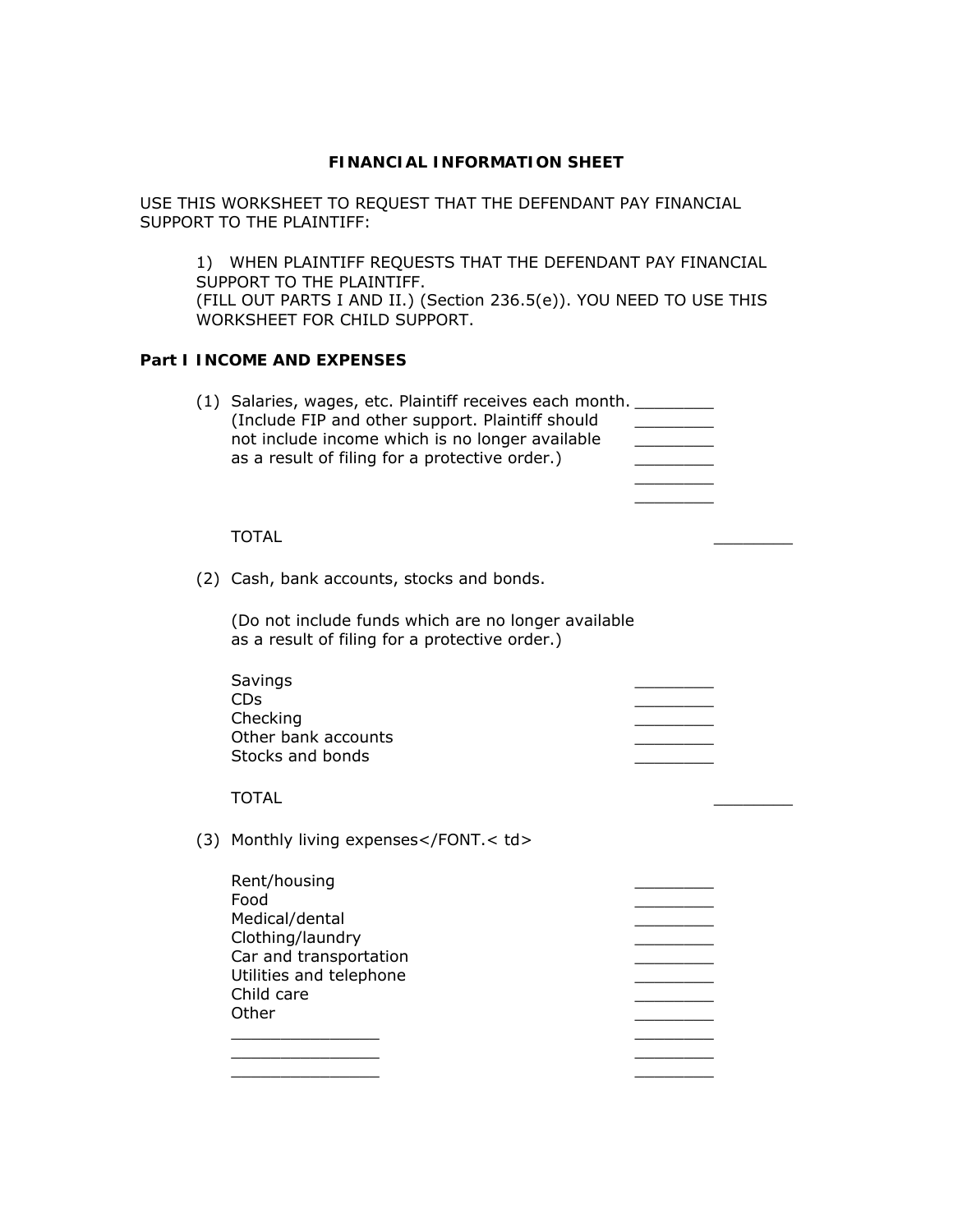# TOTAL EXPENSES

**Part II ASSETS AND LIABILITIES** (Use only if plaintiff is asking the court to order the defendant to pay plaintiff financial support [not child support].)

| the defendant to pay plantum milancial support [not crilid support]. |  |  |
|----------------------------------------------------------------------|--|--|
|                                                                      |  |  |

|                                                                                                                                                                                                                                                                                                                                                                      | STATEMENT OF ASSETS                                                                                                  |                                                           |                                                            |
|----------------------------------------------------------------------------------------------------------------------------------------------------------------------------------------------------------------------------------------------------------------------------------------------------------------------------------------------------------------------|----------------------------------------------------------------------------------------------------------------------|-----------------------------------------------------------|------------------------------------------------------------|
|                                                                                                                                                                                                                                                                                                                                                                      | sell it for today) on it)                                                                                            | Market Value Encumbrance<br>(what you could (What you owe | <b>Net Value</b><br>(Market value<br>minus<br>encumbrance) |
| (1) Real estate                                                                                                                                                                                                                                                                                                                                                      |                                                                                                                      |                                                           |                                                            |
| (2) Vehicles                                                                                                                                                                                                                                                                                                                                                         |                                                                                                                      |                                                           |                                                            |
| (a)                                                                                                                                                                                                                                                                                                                                                                  | <u> Alexandria de la contrada de la contrada de la contrada de la contrada de la contrada de la contrada de la c</u> |                                                           |                                                            |
| $\begin{picture}(5,0) \put(0,0) {\line(1,0){10}} \put(0,0) {\line(0,1){10}} \put(0,0) {\line(0,1){10}} \put(0,0) {\line(0,1){10}} \put(0,0) {\line(0,1){10}} \put(0,0) {\line(0,1){10}} \put(0,0) {\line(0,1){10}} \put(0,0) {\line(0,1){10}} \put(0,0) {\line(0,1){10}} \put(0,0) {\line(0,1){10}} \put(0,0) {\line(0,1){10}} \put(0,0) {\line(0,1){10}} \put(0,0)$ |                                                                                                                      |                                                           |                                                            |
| (3) Household goods and<br>furnishings                                                                                                                                                                                                                                                                                                                               | <u> 1989 - Albert Store, ameri</u> kansk kon                                                                         | <u> 1999 - Johann Stoff, fransk politik (</u>             |                                                            |
| (4) Other assets                                                                                                                                                                                                                                                                                                                                                     |                                                                                                                      | <u> 2000 - Andrea Andrew Maria (h. 1982).</u>             |                                                            |
| <b>TOTAL ASSETS</b>                                                                                                                                                                                                                                                                                                                                                  | <u> 1999 - Jan Jawa</u>                                                                                              |                                                           |                                                            |
| (1) Real estate mortgages                                                                                                                                                                                                                                                                                                                                            | STATEMENT OF LIABILITIES<br><b>Balance Owing</b>                                                                     |                                                           |                                                            |
| (2) Credit card debts--total                                                                                                                                                                                                                                                                                                                                         |                                                                                                                      |                                                           |                                                            |
| (3) Financing debts                                                                                                                                                                                                                                                                                                                                                  |                                                                                                                      |                                                           |                                                            |
| (a) Automobile                                                                                                                                                                                                                                                                                                                                                       |                                                                                                                      |                                                           |                                                            |
| (b) Furniture                                                                                                                                                                                                                                                                                                                                                        |                                                                                                                      |                                                           |                                                            |

(c) Other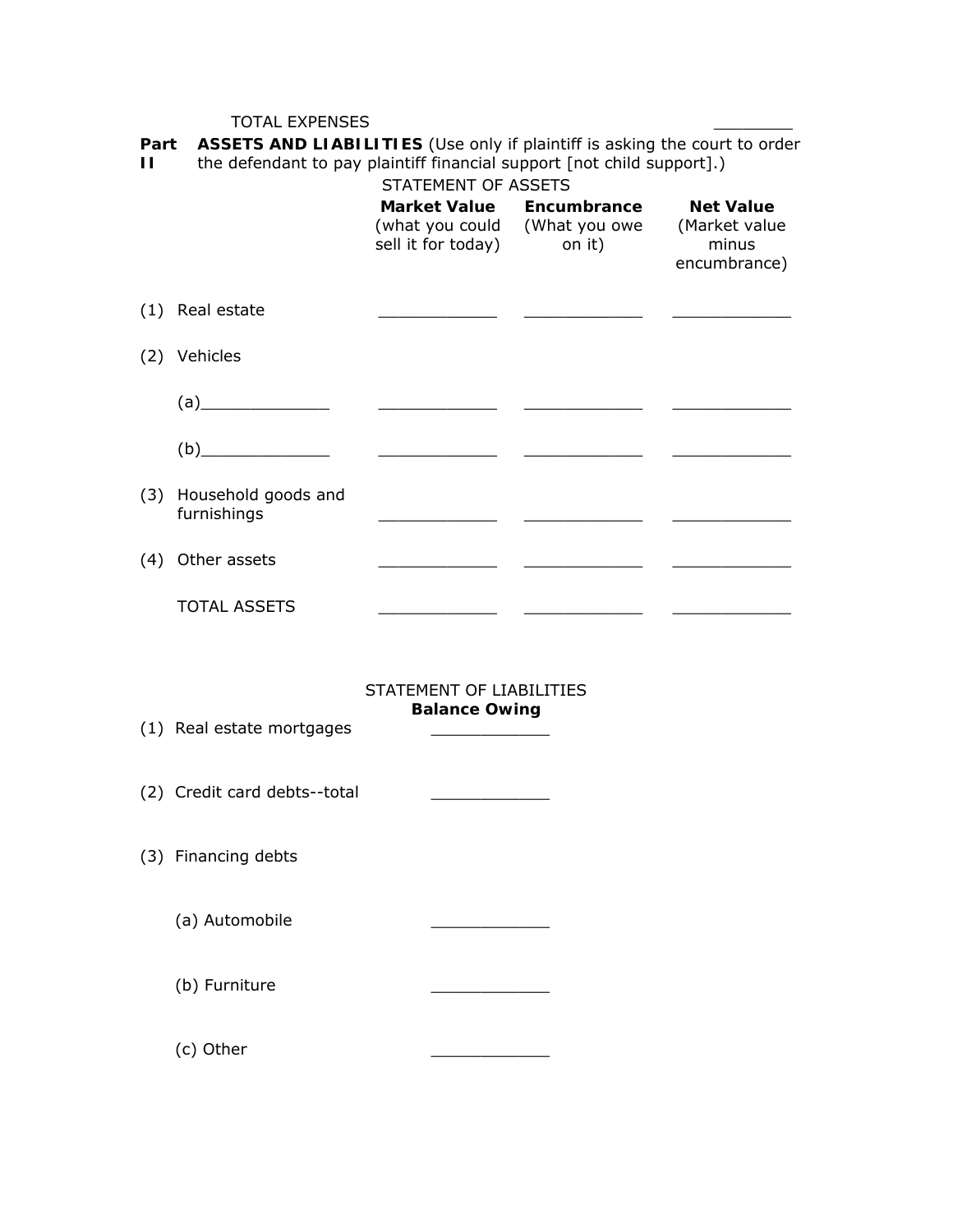- (4) Other debts/obligations
	- (a) Child support (per month)

(b) Other

TOTAL LIABILITIES \_\_\_\_\_\_\_\_\_\_\_\_

#### **DOMESTIC VIOLENCE PROJECTS IN IOWA**

(NOTE: Unfortunately, not every community has a domestic violence program. You should call the program or programs nearest you, because they may offer services in your area.)

ADEL (Dallas Madison, & Guthrie Counties) Crisis Intervention and Advocacy Center (515) 993-4095 (office) (800) 400-4884 (24-hour crisis)

ATLANTIC (Adair, Audubon, Cass, Fremont, Mills, Page & Shelby Counties) Family Crisis Support Network (712) 243-6615 (Office) (800) 696-5123 (24-hour crisis)

CARROLL (Carroll & Crawford Counties) Domestic Abuse Prevention Center (712) 792-6722 (Office) (800) 383-9744 (24-hour crisis)

CHEROKEE (Cherokee, Buena Vista, Ida Sac) Council Against Domestic & Sexual Abuse (712) 225-5003/4861 (Office) (800) 225-7233 (24-hour crisis)

COUNCIL BLUFFS (Pottawattamie) Catholic Charities – Phoenix House (712) 256-2059 (Office) (800) 612-0266 (24-hour crisis)

AMES (Boone, Greene & Story Counties) Assault Care Center Extending Shelter and Support (ACCESS) (515) 292-0500 (Office) (800) 203-3488 (24-hour crisis) 800-244-0875 (TTY)

BURLINGTON (Des Moines, Henry & Louisa Counties) YWCA Shelter and Domestic Violence Shelter (319) 752-0606 (Office) (800) 693-1339 (24-hour crisis)

CEDAR RAPIDS (Benton, Jones & Linn Counties) Waypoint Services for Women, Children & Families (319) 365-1458 (Office) (800) 208-0388 (24-hour crisis)

CLINTON YWCA (Clinton & Jackson Counties) Domestic Violence/Sexual Assault Resource Center (319) 242-2110 (Clinton Office) (800) 381-9319 (24-hour crisis)

CRESTON (Adams, Clarke, Decatur, Ringgold, Taylor, & Union Counties) Rural Iowa Crisis Center (641) 782-2706 (Office) (800) 782-6632 (24-hour crisis)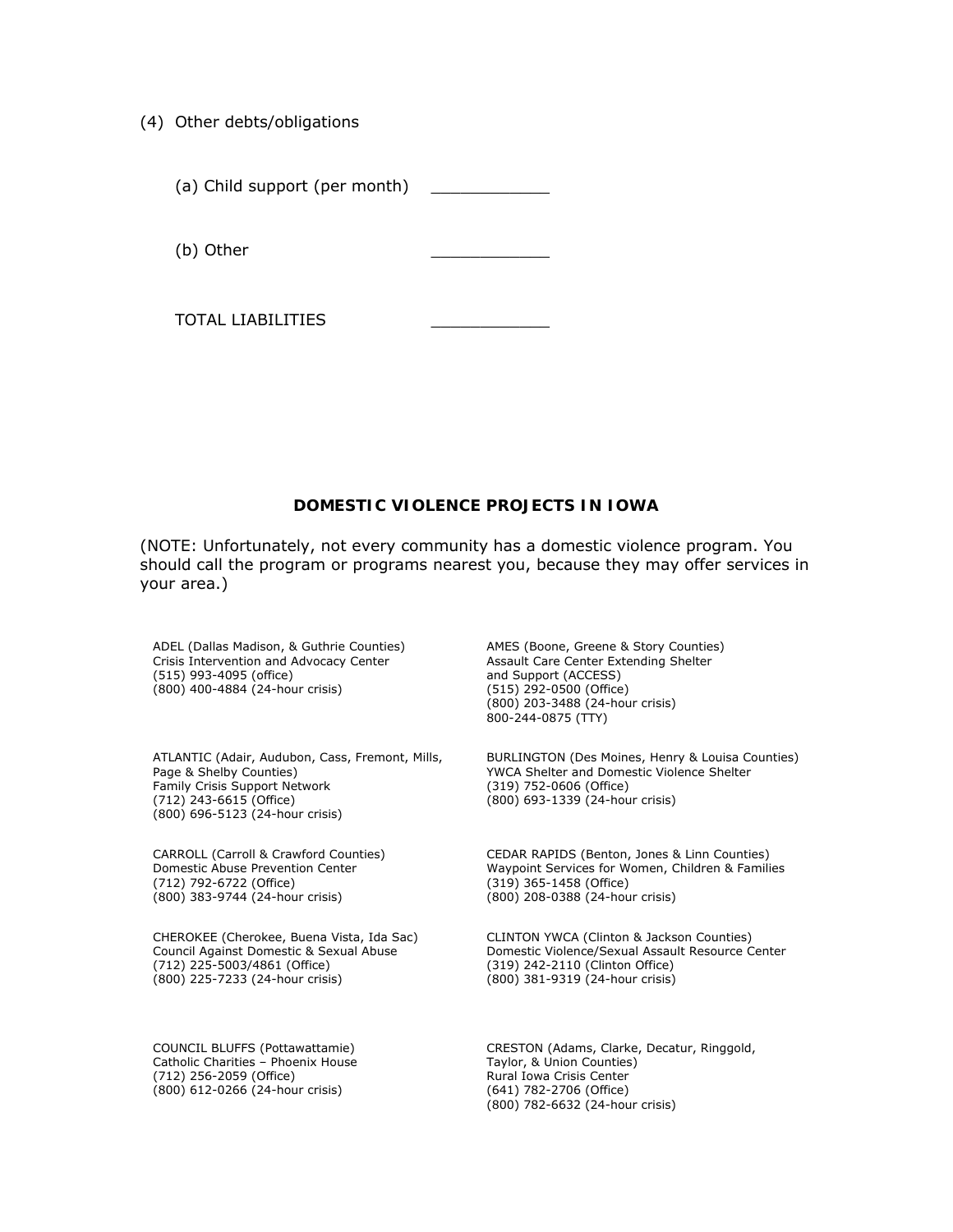DAVENPORT (Scott County) Violence Intervention Counseling Services (563) 322-1200 (Office) (563) 326-9191 (24-hour crisis)

DES MOINES (Polk & Warren Counties) Family Violence Center (515) 471-8699 (Office) (515) 243-6147 (Shelter) (800) 942-0333 (24-hour crisis)

DUBUQUE (Buchanan, Delaware & Dubuque) YWCA Domestic Violence Program (563) 5880068-3371 (Office) (800) 332-5889 (24-hour crisis)

GRUNDY CENTER (Black Hawk, Grundy, Hardin) Seeds of Hope (319) 824-5522 (Office) (888) 746-4673 (24-hour crisis)

KEOKUK (Lee & Van Buren Counties) Tri-State Coalition Against Domestic and Sexual Abuse Tama Counties) (563) 524-8520 (Office) (800) 498-5095 (24-hour crisis)

MASON CITY (Cerro Gordo, Franklin, Floyd, Hancock, Mitchell, Winnebago & Worth Counties) Crisis Intervention Service (515) 424-9071 (Office) (800) 479-9071 (24-hour crisis)

OSKALOOSA (Keokuk, Lucas, Mahaska, Marion) Crisis Intervention Services (641) 673-0336 (Office) (800) 270-1620 (24-hour crisis)

SIOUX CENTER (Lyon, O'Brien, Osceola, Sioux) Family Crisis Center of NW Iowa (712) 722-4483 (Office) (800) 382-5603 (24-hour crisis)

SPENCER (Clay, Dickinson, Emmet, Palo Alto) Centers Against Abuse & Sexual Assault (712) 262-4612 (Office) (800) 362-4612 (24-hour crisis)

DECORAH (Allamakee, Clayton, Howard, Fayette & Winneshiek Counties) Domestic & Sexual Abuse Resource Center (563) 382-1260 (Office) (800) 383-2988 (24-hour crisis)

DES MOINES (Polk County) LUNA: Latinas Unidas por un Nuevo Amanacer (515) 271-5060 (Office) (800) 256-7668 (24-hour crisis) (866) 256-7668 (24-hour crisis)

FORT DODGE Calhoun, Hamilton, Humboldt, Pocahontas, Webster & Wright Counties) Domestic/Sexual Assault Outreach Center (515) 955-2273 (800) 356-2006 (24-hour crisis)

IOWA CITY (Cedar, Iowa, Johnson, Washington) Domestic Violence Intervention Program (319) 354-7840 (Office) (800) 373-1043 (24-hour crisis)

MARSHALLTOWN (Jasper, Marshall, Poweshiek & Domestic Violence Alternatives/ Sexual Assault Center (641) 752-3245 (Office) (800) 779-3512 (24-hour crisis)

MUSCATINE Sexual Assault/Domestic Abuse Advocacy Program (563) 263-0067 (Office) (563) 263-8080 (24-hour crisis)

OTTUMWA (Appanoose, Davis, Jefferson, Monroe, Wapello & Wayne Counties) Crisis Center & Women's Shelter (641) 683-1750 (Office) (800) 464-8340 (24-hour crisis)

SIOUX CITY (Monona, Plymouth, Woodbury) Council on Sexual Assault and Domestic Violence (712) 277-0131 (Office) (800) 982-SAFE (7233) (Hotline)

WAVERLY (Bremer, Butler & Chickasaw) Cedar Valley Friends of the Family (319) 352-1108 (Office) (800) 410-7233 (24-hour crisis)

**IOWA HOTLINE (800) 942-0333**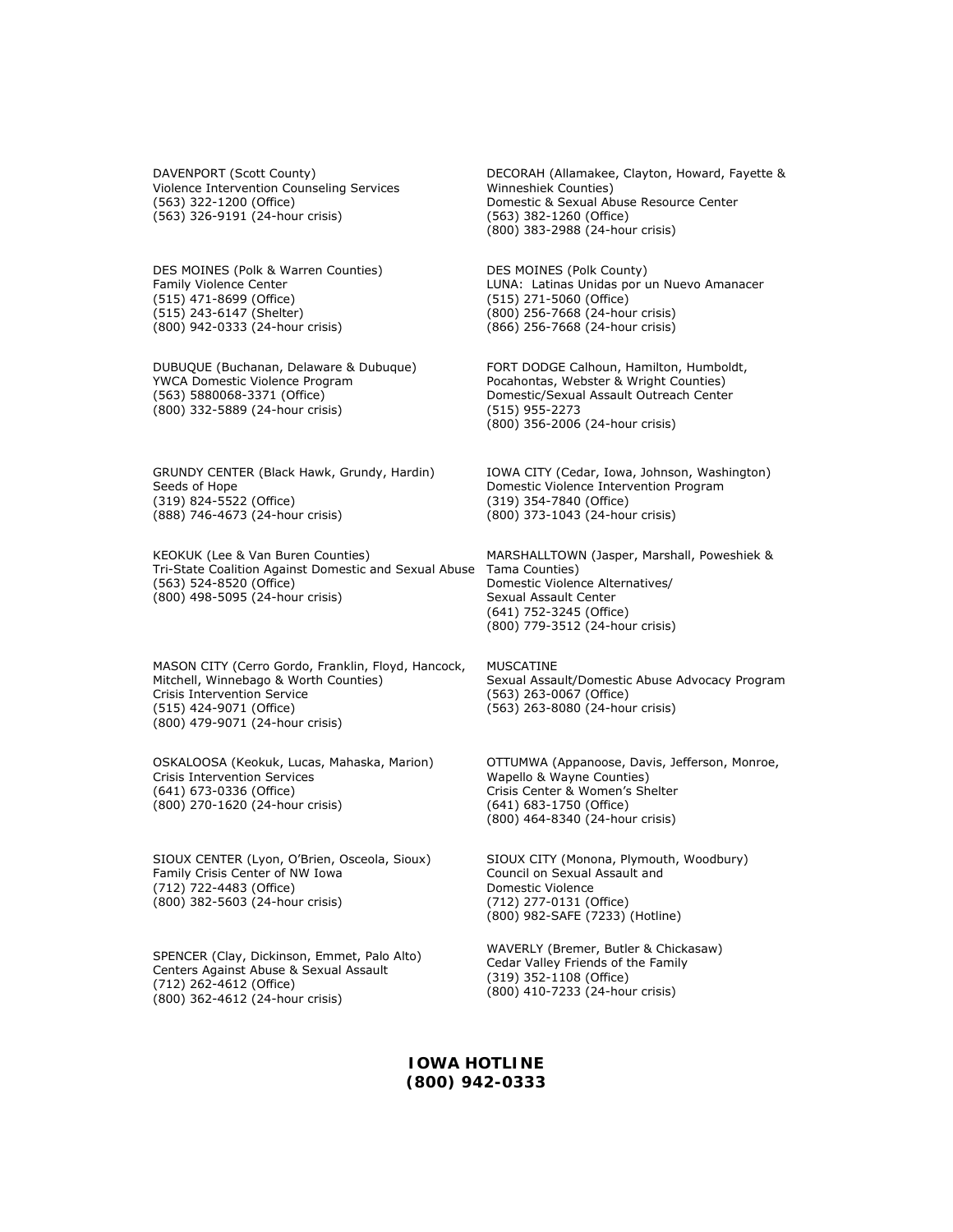## **NATIONAL HOTLINE (800) 799-SAFE (7233) or TDD (800) 787-3224**

Legal Aid offices are normally open Monday through Friday from 8:30 a.m. to 5:00 p.m. They are closed on holidays. You should call in advance for an appointment. To find out which regional office serves your county, call or write:

#### **IOWA LEGAL AID**

1111 9th St. Suite 230 Des Moines, IA 50314-2527 1-800-532-1275 (Voice & TTY) or call (515) 243-2151 (Voice & TTY)

En Espanốl (800) 272-0008

[www.iowalegalaid.org](http://www.iowalegalaid.org/)

#### **CEDAR RAPIDS REGIONAL OFFICE**

210 Second Street S.E., Suite 302

Cedar Rapids, IA 52401-1407

(319) 364-6108 or (800) 332-0419

#### **NORTHEAST REGIONAL OFFICE**

799 Main St., Suite 280,

Dubuque, IA 52001-6825

(563) 588-4653 or (800) 942-4619

#### **NORTH CENTRAL REGIONAL OFFICE**

600 1st St. N.W., Suite 103

Mason City, IA 50401-2947

(515) 423-4651 or (800) 392-0021

## **NORTHWEST REGIONAL OFFICE**

506 Nebraska Street, Suite 337

#### **SOUTHWEST REGIONAL OFFICE**

532 First Avenue, Suite 300

Council Bluffs, IA 51503-0802

(712) 328-3928 or (800) 432-9229

**IOWA CITY REGIONAL OFFICE** 

430 Iowa Avenue

Iowa City, IA 52240-1810

(319) 351-6570 or (800) 272-0008

#### **SOUTHEAST REGIONAL OFFICE**

112 E. Third St.

Ottumwa, IA 52501-2903

(641) 683-3166 or (800) 452-0007

**HELP LEGAL ASSISTANCE** 

736 Federal Street, Suite 401